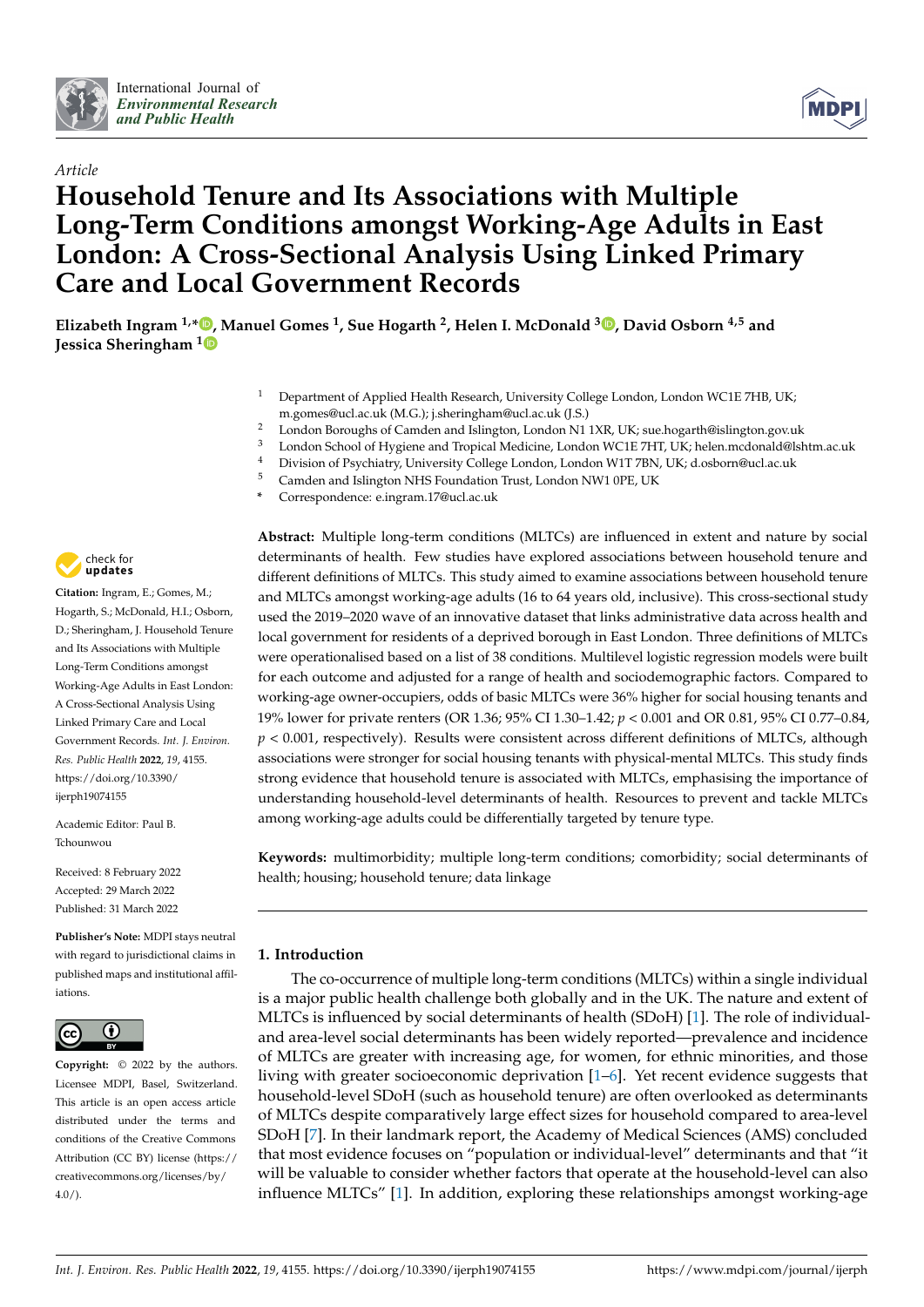adults has received little attention [\[1,](#page-15-0)[7,](#page-15-2)[8\]](#page-15-3). This is despite recent evidence that suggests the median age of onset of MLTCs decreased from 56 years in 2004 to 46 years in 2019 [\[9\]](#page-16-0).

Household tenure—whether someone privately rents their home, rents from social housing, or owner-occupies—is widely considered a SDoH [\[10\]](#page-16-1). In recent years, homeownership in England has increased amongst older adults and decreased in mid-life, with the private rental market increasingly housing working-age adults [\[11\]](#page-16-2). First introduced in 1980, the UK Government's Right to Buy policy and its future iterations enabled some more wealthier social housing tenants to legally buy their properties at a discount, resulting in tenure types more segregated by economic status and social class [\[12\]](#page-16-3). Different tenure types are thought to influence health through differences in exposure to various household- and area-level stressors, such as household overcrowding and access to green space [\[13](#page-16-4)[–15\]](#page-16-5). However, studies examining associations between household tenure and MLTCs report mixed results, have not explored associations in the English context and have not examined interactions between tenure and other household-level sociodemographic circumstances [\[7\]](#page-15-2). This is important as evidence suggests that context-specific factors such as degree of homeownership, and supply and conditions of rented housing may profoundly influence the meaning associated with residing in different tenures across geographies and over time [\[7,](#page-15-2)[14,](#page-16-6)[16,](#page-16-7)[17\]](#page-16-8).

Using an innovative dataset linking data from local government, health and social care, this study aimed to examine and quantify associations between household tenure and MLTCs amongst working-age adults residing in a deprived borough of East London.

## **2. Materials and Methods**

#### *2.1. Study Design, Data Source and Participants*

This cross-sectional study uses the Care City Cohort, which links administrative health and social data across local government services, health providers, and health commissioners for residents of Barking and Dagenham (LBBD) [\[18\]](#page-16-9). Data are linked at both individual and household levels. LBBD is a deprived, outer borough of East London, with approximately 211,988 residents and a younger and more ethnically diverse population compared to the rest of England [\[19\]](#page-16-10). See Appendix [A](#page-8-0) for an overview of the dataset and data linkage steps. This manuscript was prepared following the RECORD checklist [\[20\]](#page-16-11).

This study used a cross-section of the primary care and local government data taken on 1st April 2019. Individuals were included if they were of working age (between 16 and 64 years old, inclusive) [\[21\]](#page-16-12), identified as residents of the borough by Mayhew and Harper's Residents' Matrix [\[22\]](#page-16-13), and were not living in a residential home.

## *2.2. Outcome Measures: MLTCs*

MLTCs status was determined based on the presence or absence of 38 long-term conditions recorded in a participant's primary care record. Flags of these conditions were derived using publicly available code lists [\[23\]](#page-16-14).

This study operationalised three definitions of MLTCs in consultation with patients and clinicians:

- 1. Basic MLTCs, the co-occurrence of two or more long-term conditions within a single individual;
- 2. Physical-mental MLTCs, the co-occurrence of two or more long-term conditions within a single individual, one of which must be depression or anxiety and one of which must be a physical condition;
- 3. Complex MLTCs, the co-occurrence of three or more long-term conditions affecting three or more different bodily systems within a single individual [\[24\]](#page-16-15).

The third definition was operationalised as conditions originating from different bodily systems are thought to be harder to treat due to different origins and/or treatment plans [\[1,](#page-15-0)[24\]](#page-16-15). See Table [A2](#page-12-0) for the 38 conditions, how these conditions were grouped by bodily system and their distribution across the study cohort. Binary variables were created to indicate the presence or absence of each MLTCs outcome for each participant.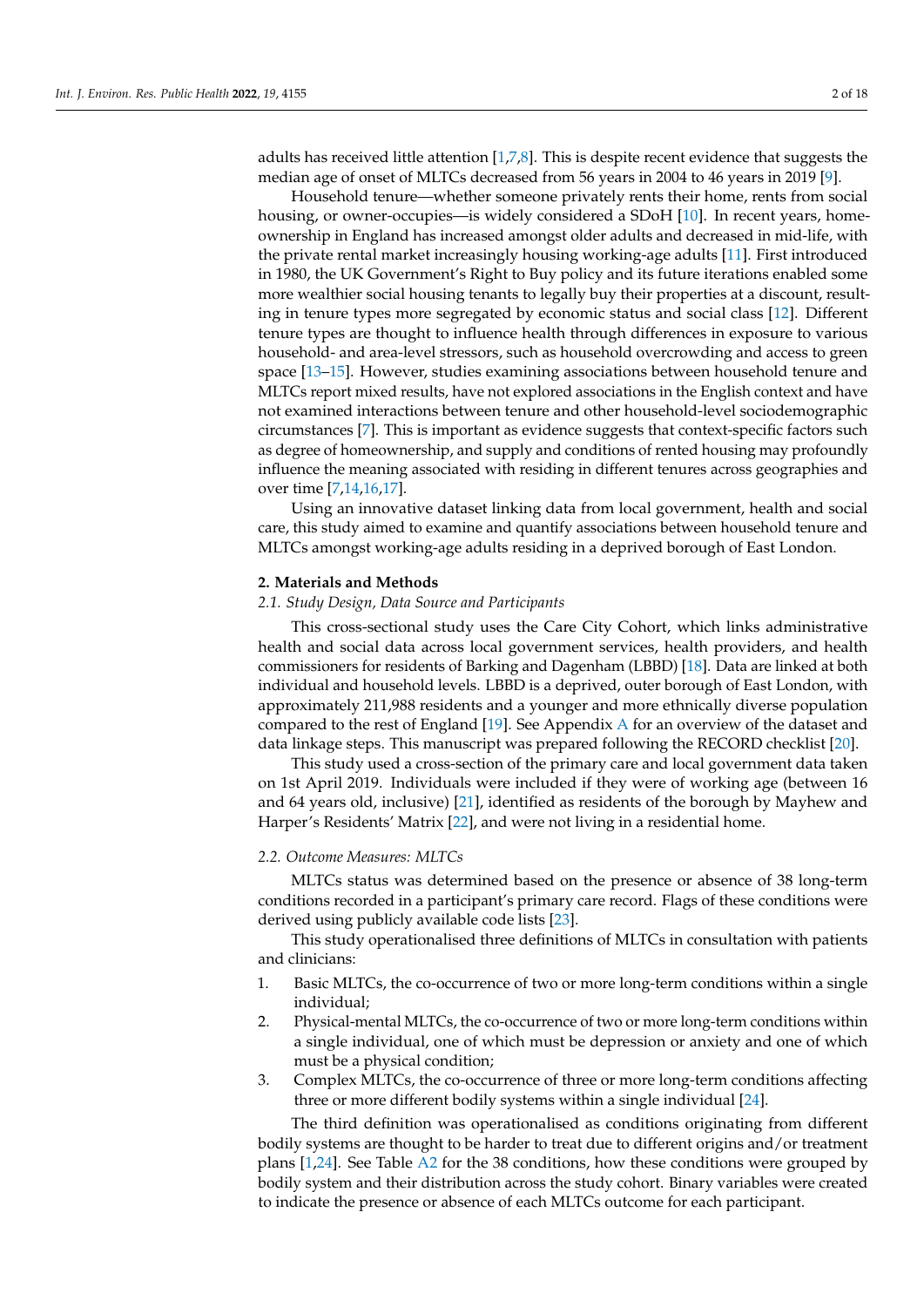## *2.3. Main Exposure: Household Tenure*

Individuals were defined as "owner-occupiers" if living in an owner-occupied household (outright or with a mortgage), "private renters" if living in a privately rented property, or "social housing tenants" if living in a socially rented household (from local government or a housing association). A fourth "unknown" category was created to account for missing data. Data on tenure were extracted from the council's housing data systems.

#### *2.4. Covariates*

Data on age and sex were extracted from primary care records. Eight categories were created to code individuals' ages in years (<16, 16–29, 30–44, 45–54, 55–64, 65–74, 75–84, and 85+). Sex was coded as male or female. Data on ethnicity were extracted from council records and coded into five categories: "White", "Black", "Asian", "Other" and "Unknown". Data on BMI and smoking status were extracted from primary care records. BMI was coded into five categories defined by the NHS as follows: underweight (below 18.5), healthy (between 18.5 and 24.9), overweight (between 25 and 29.9), obese (between 30 and 39.9) and morbidly obese (over 40), with a sixth "unknown" category to account for missing data. Smoking status data were coded into four categories: non-smoker, smoker, ex-smoker, or "unknown".

Data on household welfare benefits, occupancy and household type were extracted from council housing records. Households receiving welfare benefits to support rental payments ('housing benefit') were classified by whether eligibility was based on receipt of other welfare benefits and, if so, the type: Employment Support and Allowance (ESA), Pension Credit, Income Support or Job Seeker's Allowance (JSA). Two further categories reflecting households solely in receipt of housing benefit or in receipt of no benefits were created. Occupancy data were recorded into four categories to reflect 1–2, 3–5, 6–10 and 11 or more people within a household. Data on household type captured households as six types: adults with children, adults with no children, single adult with children, single adult, older adults with no children, and three generations.

To provide a marker of overall deprivation in each participants' residential area relative to other areas in the borough, borough-specific Index of Multiple Deprivation (IMD) quintiles were calculated for each small geographical area (Lower Super Output Area; LSOA) using 2019 IMD scores [\[25\]](#page-16-16). Each LSOA comprised a maximum of 3000 residents and 1200 households [\[26\]](#page-16-17).

#### *2.5. Main Data Analysis*

Multilevel logistic regression modelling was used to explore associations between household tenure and MLTCs prevalence amongst working-age residents with complete data (see Table [1](#page-3-0) and Figure  $A1$ ). To assess the relative impact of adjusting for individual compared to household-level covariates on the association between tenure and MLTCs prevalence, we built three distinct models for each outcome. First, an unadjusted model with no covariates included. Second, a model adjusted for individual-level sociodemographic characteristics available in the dataset and found to be associated with both MLTCs prevalence and household tenure in previous literature [\[17,](#page-16-8)[27](#page-16-18)[–29\]](#page-16-19). These covariates were age, sex, ethnicity, BMI and smoking. The third and final model for each outcome additionally adjusted for household benefits receipt, occupancy and type to control for potential household-level factors correlated with both household tenure and MLTCs (see covariates above). We chose to adjust for household benefits receipt as it was the best proxy measure available in the dataset for other important covariates such as employment. We chose to adjust for household occupancy and type as a previous systematic review examining household- and area-level social determinants of MLTCs found these factors were associated with MLTCs prevalence in some contexts [\[7\]](#page-15-2). Model fit was assessed using Akaike's Information Criteria (AIC). We considered multilevel models to account for the potential clustering of individuals within geographical areas, as individuals are likely to be more similar in terms of individual, household- and area-level factors if residing in the same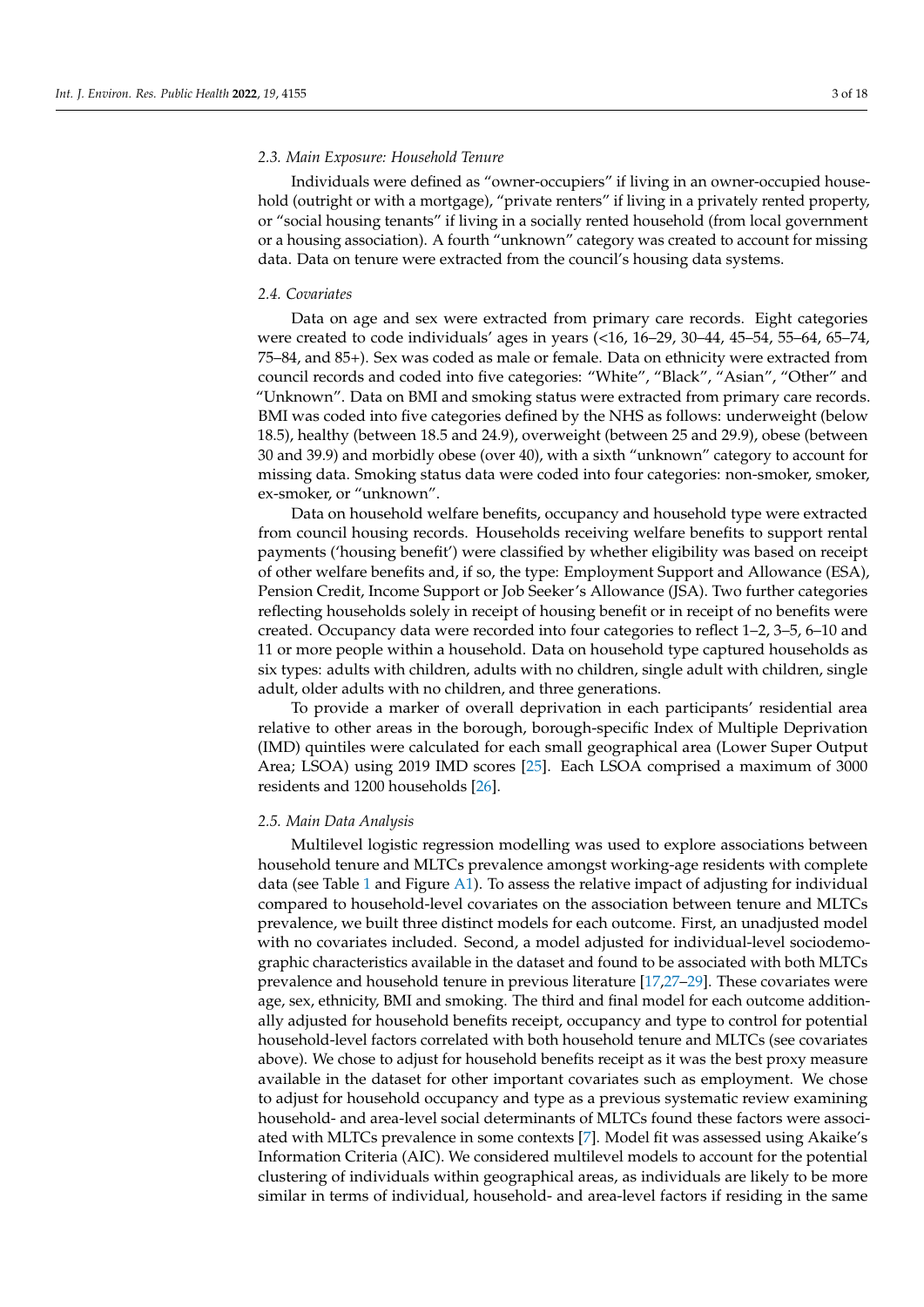areas than if residing in different areas. All models included random effects at the Lower Layer Output Area (LSOA) level to account for clustering within areas. Models were estimated using the lme4 package in R, using restricted maximum likelihood [\[30\]](#page-16-20). The 95% confidence intervals were calculated using the Wald test [\[31\]](#page-16-21).

|                              | <b>Total Sample</b><br>$(N = 132,296)$ |                            | <b>Basic MLTCs</b><br>$(N = 23,683)$       |                           | Physical-Mental MLTCs<br>$(N = 6269)$      |                           | <b>Complex MLTCs</b><br>$(N = 7931)$       |
|------------------------------|----------------------------------------|----------------------------|--------------------------------------------|---------------------------|--------------------------------------------|---------------------------|--------------------------------------------|
|                              | $N$ (%)                                | $N$ (%)                    | <b>Odds Ratio</b><br>(95% CI)              | $N$ (%)                   | <b>Odds Ratio</b><br>$(95\% \text{ CI})$   | N(%)                      | <b>Odds Ratio</b><br>(95% CI)              |
| Individual-level variables   |                                        |                            |                                            |                           |                                            |                           |                                            |
| Age                          |                                        |                            |                                            |                           |                                            |                           |                                            |
| $16 - 29$                    | 37,486 (28.3)                          | 2502 (10.6)                | 1 (baseline)                               | 578 (9.22)                | 1 (baseline)                               | 329 (4.15)                | 1 (baseline)                               |
| $30 - 44$                    | 49,284 (37.3)                          | 5689 (24.0)                | $1.82(1.74 - 1.92)$                        | 1669 (26.6)               | $2.24(2.04 - 2.46)$                        | 1274(16.1)                | $3.00(2.66 - 3.39)$                        |
| $45 - 54$                    | 26,560 (20.1)                          | 7021 (29.6)                | $5.02(4.79 - 5.28)$                        | 1898 (30.3)               | $4.91(4.47 - 5.41)$                        | 2372 (29.9)               | $11.1(9.87 - 12.5)$                        |
| $55 - 65$                    | 18,966 (14.3)                          | 8471 (35.8)                | $11.3(10.7-11.9)$                          | 2124 (33.9)               | $8.05(7.34 - 8.85)$                        | 3956 (49.9)               | 29.8 (26.6-33.4)                           |
| Sex                          |                                        |                            |                                            |                           |                                            |                           |                                            |
| Female                       | 68,004 (51.4)                          | 13,298 (56.1)              | 1 (baseline)                               | 4112 (65.6)               | 1 (baseline)                               | 4628 (58.4)               | 1 (baseline)                               |
| Male                         | 64,292 (48.6)                          | 10,385 (43.9)              | $0.79(0.77-0.82)$                          | 2157 (34.4)               | $0.54(0.51 - 0.57)$                        | 3303 (41.6)               | $0.74(0.71 - 0.78)$                        |
| Ethnicity                    |                                        |                            |                                            |                           |                                            |                           |                                            |
| White                        | 69,611 (52.6)                          | 14,472 (61.1)              | 1 (baseline)                               | 4755 (75.8)               | 1 (baseline)                               | 5181 (65.3)               | 1 (baseline)                               |
| Black                        | 28,335 (21.4)                          | 4178 (17.6)                | $0.66(0.63 - 0.68)$                        | 617 (9.84)                | $0.30(0.28 - 0.33)$                        | 1174 (14.8)               | $0.54(0.50-0.57)$                          |
| Asian                        | 31,879 (24.1)                          | 4822 (20.4)                | $0.68(0.66 - 0.70)$                        | 852 (13.6)                | $0.37(0.35 - 0.40)$                        | 1524 (19.2)               | $0.62(0.59-0.66)$                          |
| Other                        | 1957 (1.48)                            | 175(0.74)                  | $0.37(0.32 - 0.44)$                        | 40 (0.64)                 | $0.28(0.20-0.38)$                          | 40(0.50)                  | $0.26(0.19-0.35)$                          |
| Unknown                      | 514 (0.39)                             | 36(0.15)                   | $0.29(0.20-0.40)$                          | 5(0.08)                   | $0.13(0.05-0.29)$                          | 12(0.15)                  | $0.30(0.16 - 0.50)$                        |
| <b>BMI</b> categories        |                                        |                            |                                            |                           |                                            |                           |                                            |
| Underweight                  | 4332 (3.27)                            | 522(2.20)                  | $0.85(0.77-0.94)$                          | 144 (2.30)                | $0.89(0.74 - 1.05)$                        | 119(1.50)                 | $0.72(0.60 - 0.87)$                        |
| Healthy weight               | 33,918 (25.6)                          | 4707 (19.9)                | 1 (baseline)                               | 1264 (20.2)               | 1 (baseline)                               | 1274 (16.1)               | 1 (baseline)                               |
| Overweight<br>Obese          | 35,870 (27.1)                          | 6854 (28.9)<br>7893 (33.3) | $1.47(1.41-1.53)$<br>$2.44(2.35-2.54)$     | 1677 (26.8)               | $1.27(1.18 - 1.37)$                        | 2143 (27.0)               | $1.63(1.52 - 1.75)$                        |
| Morbidly obese               | 27,941 (21.1)<br>4820 (3.64)           | 2106 (8.90)                | $4.82(4.51 - 5.14)$                        | 2142 (34.2)<br>709 (11.3) | $2.14(2.00-2.30)$<br>$4.46(4.04 - 4.91)$   | 3045 (38.4)<br>1001(12.6) | $3.13(2.93 - 3.35)$<br>$6.72(6.14 - 7.34)$ |
| Unknown                      | 25,415 (19.2)                          | 1601 (6.76)                | $0.42(0.39 - 0.44)$                        | 333 (5.31)                | $0.34(0.30-0.39)$                          | 349 (4.40)                | $0.36(0.32 - 0.40)$                        |
|                              |                                        |                            |                                            |                           |                                            |                           |                                            |
| Smoking status<br>Non-smoker | 77,913 (58.9)                          | 12,972 (54.8)              | 1 (baseline)                               | 2851 (45.5)               | 1 (baseline)                               | 4117 (51.9)               | 1 (baseline)                               |
| Ex-smoker                    | 15,834 (12.0)                          | 4536 (19.2)                | $2.01(1.93 - 2.09)$                        | 1366 (21.8)               | $2.49(2.32 - 2.66)$                        | 1806 (22.8)               | $2.32(2.18 - 2.45)$                        |
| Smoker                       | 25,495 (19.3)                          | 5849 (24.7)                | $1.49(1.44 - 1.54)$                        | 2013 (32.1)               | $2.26(2.13 - 2.39)$                        | 1987 (25.1)               | $1.52(1.43 - 1.60)$                        |
| Unknown                      | 13,054 (9.87)                          | 326 (1.38)                 | $0.13(0.11 - 0.14)$                        | 39 (0.62)                 | $0.08(0.06 - 0.11)$                        | 21(0.26)                  | $0.03(0.02 - 0.04)$                        |
| Household-level variables    |                                        |                            |                                            |                           |                                            |                           |                                            |
| Tenure                       |                                        |                            |                                            |                           |                                            |                           |                                            |
| Owner-occupied               | 54,324 (41.1)                          | 9278 (39.2)                | 1 (baseline)                               | 1801 (28.7)               | 1 (baseline)                               | 2853 (36.0)               | 1 (baseline)                               |
| Privately rented             | 39,885 (30.1)                          | 5143 (21.7)                | $0.72(0.69 - 0.75)$                        | 1328 (21.2)               | $1.00(0.93 - 1.08)$                        | 1554 (19.6)               | $0.73(0.69 - 0.78)$                        |
| Social housing               | 35,776 (27.0)                          | 9004 (38.0)                | $1.63(1.58-1.69)$                          | 3085 (49.3)               | $2.75(2.59 - 2.92)$                        | 3450 (43.5)               | $1.93(1.83 - 2.03)$                        |
| Unknown                      | 2311 (1.75)                            | 258(1.09)                  | $0.61(0.53-0.69)$                          | 55 (0.88)                 | $0.71(0.54 - 0.92)$                        | 74 (0.93)                 | $0.60(0.47-0.75)$                          |
| Benefit receipt              |                                        |                            |                                            |                           |                                            |                           |                                            |
| None                         | 116,306 (87.9)                         | 18,615 (78.6)              | 1 (baseline)                               | 4184 (66.7)               | 1 (baseline)                               | 4569 (57.6)               | 1 (baseline)                               |
| <b>ESA</b>                   | 5636 (4.26)                            | 2926 (12.4)                | $6.02(5.69 - 6.36)$                        | 1499 (23.9)               | $11.3(10.5-12.1)$                          | 1652(20.8)                | $9.09(8.52 - 9.69)$                        |
| Pension                      | 1842 (1.39)                            | 489 (2.06)                 | $2.01(1.81 - 2.23)$                        | 130 (2.07)                | $2.36(1.96 - 2.82)$                        | 183 (2.31)                | $2.42(2.06 - 2.82)$                        |
| Income support               | 2491 (1.88)                            | 758 (3.20)                 | $2.44(2.23 - 2.66)$                        | 243 (3.88)                | 3.36 (2.92-3.84)                           | 300 (3.78)                | $3.00(2.65 - 3.39)$                        |
| JSA<br>Housing benefit only  | 638 (0.48)<br>5383 (4.07)              | 168(0.71)<br>727 (3.07)    | $1.99(1.66 - 2.37)$<br>$1.40(1.34 - 1.46)$ | 597 (0.65)<br>172 (2.74)  | $2.13(1.53 - 2.90)$<br>$2.14(1.99 - 2.29)$ | 63 (0.79)<br>1164 (14.7)  | 2.40 (1.83–3.09)<br>$1.61(1.51-1.72)$      |
| Occupancy (number of         |                                        |                            |                                            |                           |                                            |                           |                                            |
| people in household)         |                                        |                            |                                            |                           |                                            |                           |                                            |
| $1 - 2$                      | 29,082 (22.0)                          | 7878 (33.3)                | 1 (baseline)                               | 2557 (40.8)               | 1 (baseline)                               | 3117 (39.3)               | 1 (baseline)                               |
| $3 - 5$                      | 76,291 (57.7)                          | 12,438 (52.5)              | $0.52(0.51 - 0.54)$                        | 3040 (48.5)               | $0.43(0.41 - 0.45)$                        | 3855 (48.6)               | $0.44(0.42 - 0.47)$                        |
| $6 - 10$<br>$11+$            | 25,251 (19.1)<br>1672 (1.26)           | 3205 (13.5)<br>162(0.68)   | $0.39(0.37-0.41)$<br>$0.29(0.24 - 0.34)$   | 639 (10.2)<br>33(0.53)    | $0.27(0.25-0.29)$<br>$0.21(0.14 - 0.29)$   | 913 (11.5)<br>46(0.58)    | $0.31(0.29 - 0.34)$<br>$0.24(0.17-0.31)$   |
|                              |                                        |                            |                                            |                           |                                            |                           |                                            |

<span id="page-3-0"></span>Table 1. Characteristics of study participants (N = 132,296).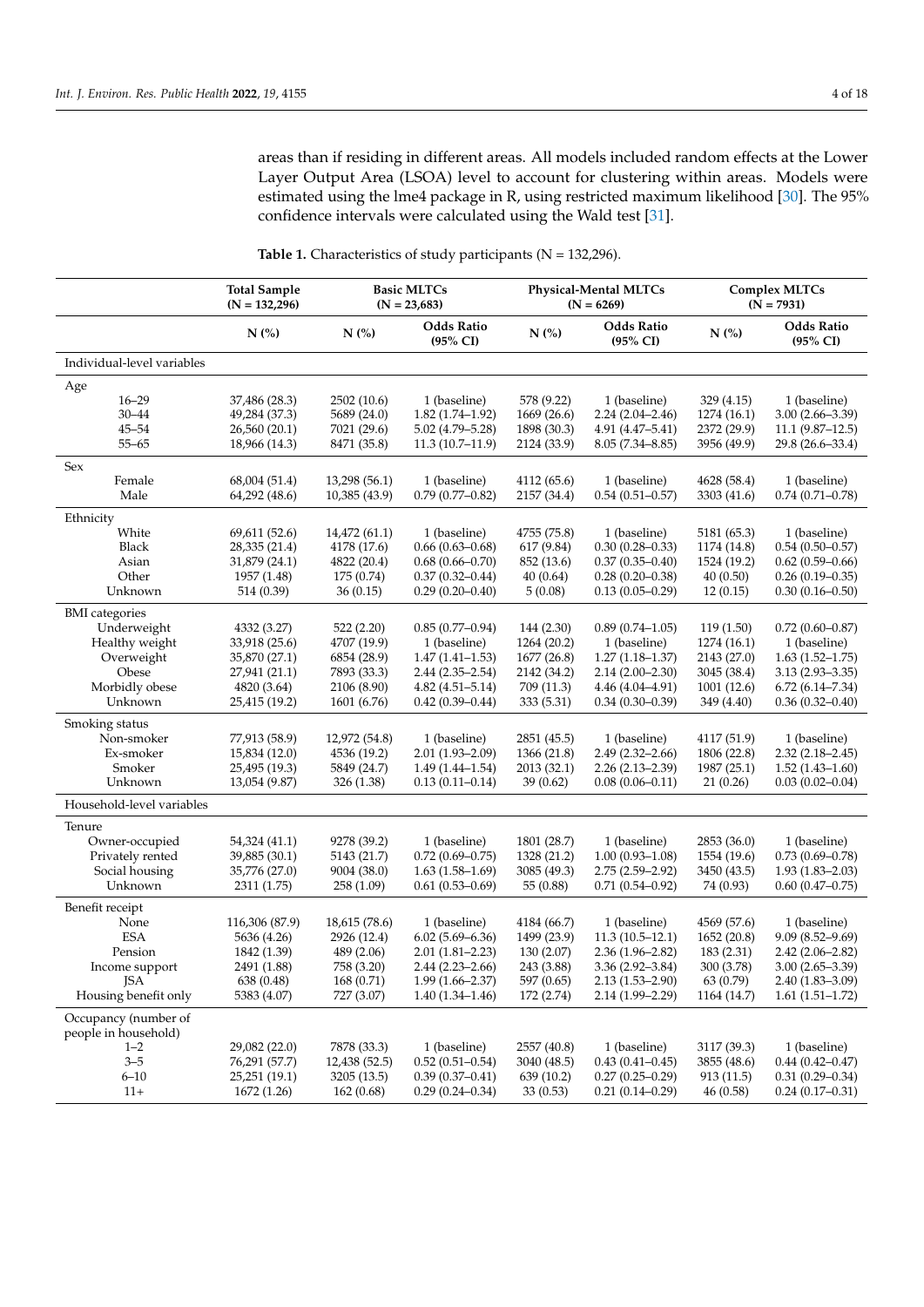|                            | <b>Total Sample</b><br>$(N = 132,296)$ | <b>Basic MLTCs</b><br>$(N = 23,683)$ |                                          |             | <b>Physical-Mental MLTCs</b><br>$(N = 6269)$ |             | <b>Complex MLTCs</b><br>$(N = 7931)$     |
|----------------------------|----------------------------------------|--------------------------------------|------------------------------------------|-------------|----------------------------------------------|-------------|------------------------------------------|
|                            | N(%                                    | $N$ (%)                              | <b>Odds Ratio</b><br>$(95\% \text{ CI})$ | $N$ (%)     | <b>Odds Ratio</b><br>$(95\% \text{ CI})$     | N(%)        | <b>Odds Ratio</b><br>$(95\% \text{ CI})$ |
| Household type             |                                        |                                      |                                          |             |                                              |             |                                          |
| Adults with children       | 60,648 (45.8)                          | 7715 (32.6)                          | 1 (baseline)                             | 1767 (28.2) | 1 (baseline)                                 | 2110 (26.6) | 1 (baseline)                             |
| Adults with no children    | 41,974 (31.7)                          | 9023 (38.1)                          | $1.88(1.82 - 1.94)$                      | 2344 (37.4) | $1.97(1.85 - 2.10)$                          | 3269 (41.2) | $2.34(2.22 - 2.48)$                      |
| Single adult with children | 7274 (5.50)                            | 1103 (4.66)                          | $1.23(1.14-1.31)$                        | 355 (5.66)  | $1.71(1.52 - 1.92)$                          | 254(3.20)   | $1.00(0.88 - 1.14)$                      |
| Single adult               | 10,675 (8.07)                          | 3341 (14.1)                          | $3.13(2.98 - 3.28)$                      | 1212 (19.3) | $4.27(3.95-4.61)$                            | 1405 (17.7) | $4.20(3.92 - 4.51)$                      |
| Older cohabiting adults    | 7226 (5.46)                            | 1865 (7.87)                          | $2.39(2.25 - 2.53)$                      | 467 (7.45)  | $2.30(2.07-2.55)$                            | 695 (8.76)  | $2.95(2.70-3.23)$                        |
| Three generations          | 4499 (3.40)                            | 636 (2.69)                           | $1.13(1.03 - 1.23)$                      | 124 (1.98)  | $0.94(0.78 - 1.13)$                          | 198(2.50)   | $1.28(1.10-1.48)$                        |
| Area-level variables       |                                        |                                      |                                          |             |                                              |             |                                          |
| Index of Multiple          |                                        |                                      |                                          |             |                                              |             |                                          |
| Deprivation Quintiles*     |                                        |                                      |                                          |             |                                              |             |                                          |
| 1 (least deprived)         | 27,305 (20.6)                          | 4538 (19.2)                          | 1 (baseline)                             | 1017(16.2)  | 1 (baseline)                                 | 1467 (18.5) | 1 (baseline)                             |
|                            | 26,338 (19.9)                          | 4401 (18.6)                          | $1.01(0.96 - 1.05)$                      | 1068 (17.0) | $1.09(1.00-1.19)$                            | 1374 (17.3) | $0.97(0.90 - 1.05)$                      |
| 3                          | 26,556 (20.1)                          | 4718 (19.9)                          | $1.08(1.04-1.13)$                        | 1271 (20.3) | $1.30(1.19-1.41)$                            | 1589 (20.0) | $1.12(1.04-1.21)$                        |
| 4                          | 25,868 (19.6)                          | 4778 (20.2)                          | $1.14(1.09-1.19)$                        | 1328 (19.5) | $1.40(1.29-1.52)$                            | 1617(20.4)  | $1.17(1.09-1.26)$                        |
| 5 (most deprived)          | 26,229 (19.8)                          | 5248 (22.2)                          | $1.25(1.20-1.31)$                        | 1585 (19.6) | $1.66(1.53 - 1.80)$                          | 1884 (23.8) | $1.36(1.27-1.46)$                        |

#### **Table 1.** *Cont.*

Note: the denominator for all characteristics (individual and household) is the number of individuals. OR = odds ratio; 95% CI = 95% confidence interval; ESA = Employment Support and Allowance, and JSA = Job Seeker's Allowance. \* Calculated for Barking and Dagenham based on raw Index of Multiple Deprivation scores (2019) [\[25\]](#page-16-16).

#### *2.6. Subgroup and Sensitivity Analyses*

Three interaction terms were separately added to the final model for each outcome to evaluate potential interactions between household tenure and other household factors. We assessed interactions with receipt of benefits, household occupancy and type (see covariates above) as these are most likely to modify the association between housing tenure and MLTCs, and they also act at the household-level. Any differences in these household-level characteristics by tenure type can be found in Table [A3.](#page-13-0)

#### **3. Results**

#### *3.1. Participant Characteristics*

Of the 232,671 participants whose primary care and local government records were successfully linked, 132,296 participants were eligible for inclusion in this study. A total of 78,379 records (33.7%) were excluded as individuals were not of working age, 21,847 records (9.39%) were excluded due to unconfirmed resident status and 95 were excluded due to living in a residential home (0.04%) (see Figure [A1\)](#page-10-0).

The 132,296 study participants resided in 59,535 households and 110 LSOAs. Table [1](#page-3-0) gives an overview of the study participants. A total of 86,770 participants (65.6%) were between the ages of 16 and 44 years old and 68,004 (51.4%) were female. A total of 69,611 (52.6%) were of White ethnicity and 68,631 (51.8%) were overweight, obese or morbidly obese. A total of 54,324 participants (41.1%) were owner-occupiers, 39,885 (30.1%) were private renters and 35,776 (27.0%) were social housing tenants. Crude prevalence of basic, physical-mental, and complex MLTCs was 17.9% (23,683/132,296), 4.7% (6269/132,296) and 6.0% (7931/132,296), respectively.

The number of participants with missing data on tenure, ethnicity, BMI, and smoking status were 2311 (1.75%), 514 (0.39%), 25,415 (19.2%) and 13,054 (9.87%), respectively. A total of 102,430 participants had complete data across all variables and were included in analyses (see Figure [A1\)](#page-10-0).

#### *3.2. Household Tenure and MLTCs*

After adjusting for individual-level characteristics (age, sex, ethnicity, BMI, and smoking), social housing tenants were more likely to have basic MLTCs (OR 1.90; 95% CI 1.83–1.98), physical-mental MLTCs (OR 2.60, 95% CI 2.43–2.79,) and complex MLTCs (OR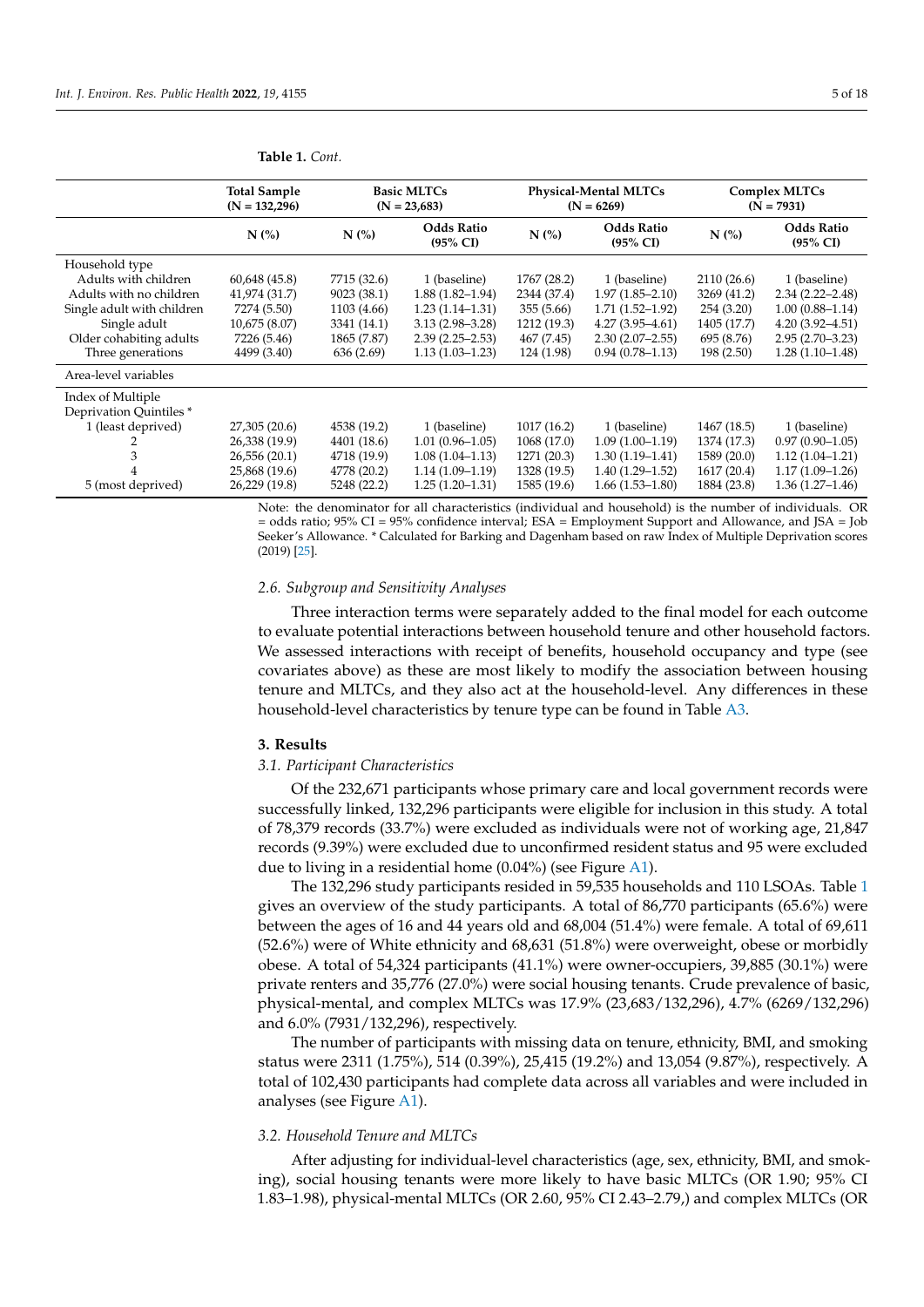2.23, 95% CI 2.10–2.37) when compared to owner-occupiers (Table [2\)](#page-5-0). For private renters, there was no evidence of a difference in the odds of basic MLTCs compared to owneroccupiers  $(p = 0.630)$ . Conversely, private renters were more likely to have physical-mental and complex MLTCs when compared to owner-occupiers (physical-mental MLTCs: OR 1.29, 95% CI 1.19–1.40; complex MLTCs: OR 1.16, 95% CI 1.08–1.25).

<span id="page-5-0"></span>**Table 2.** Estimated odds ratios of multiple long-term conditions (MLTCs) with household tenure for working-age adult residents with complete data ( $N = 102,430$ ).

|                                    | <b>MLTCs</b><br>Model 1 <sup>a</sup><br>Prevalence<br>Unadjusted |                     | p Value | Model 2 <sup>b</sup><br>Adjusted | $p$ Value | Model $3c$<br>Adjusted | p Value |
|------------------------------------|------------------------------------------------------------------|---------------------|---------|----------------------------------|-----------|------------------------|---------|
|                                    | N(%)                                                             | OR (95% CI)         |         | OR (95% CI)                      |           | OR (95% CI)            |         |
| <b>Basic MLTCs</b>                 |                                                                  |                     |         |                                  |           |                        |         |
| Household tenure                   |                                                                  |                     |         |                                  |           |                        |         |
| $OOC * (ref)$                      | 8645 (39.8)                                                      |                     |         |                                  |           |                        |         |
| Social housing                     | 8269 (38.1)                                                      | $1.82(1.76 - 1.89)$ | < 0.001 | $1.90(1.83 - 1.98)$              | < 0.001   | $1.36(1.30-1.42)$      | < 0.001 |
| Privately rented                   | 4805(22.1)                                                       | $0.76(0.73 - 0.79)$ | < 0.001 | $1.01(0.97-1.05)$                | 0.630     | $0.81(0.77-0.84)$      | < 0.001 |
| Variance Partition Coefficient (%) |                                                                  | 2.96                |         | 1.42                             |           | 1.14                   |         |
| Physical-mental MLTCs              |                                                                  |                     |         |                                  |           |                        |         |
| Household tenure                   |                                                                  |                     |         |                                  |           |                        |         |
| $OOC * (ref)$                      | 1705(29.1)                                                       |                     |         |                                  |           |                        |         |
| Social housing                     | 2894 (49.4)                                                      | $3.03(2.83 - 3.23)$ | < 0.001 | $2.60(2.43 - 2.79)$              | < 0.001   | $1.46(1.35-1.58)$      | < 0.001 |
| Privately rented                   | 1261(21.5)                                                       | $1.08(1.00-1.17)$   | 0.042   | $1.29(1.19-1.40)$                | < 0.001   | $0.85(0.78-0.93)$      | < 0.001 |
| Variance Partition Coefficient (%) |                                                                  | 6.05                |         | 1.98                             |           | 1.31                   |         |
| Complex MLTCs                      |                                                                  |                     |         |                                  |           |                        |         |
| Household tenure                   |                                                                  |                     |         |                                  |           |                        |         |
| $OOC * (ref)$                      | 2740 (36.6)                                                      |                     |         |                                  |           |                        |         |
| Social housing                     | 3276 (43.7)                                                      | $2.12(2.00 - 2.25)$ | < 0.001 | $2.23(2.10-2.37)$                | < 0.001   | $1.34(1.25-1.44)$      | < 0.001 |
| Privately rented                   | 1479 (19.7)                                                      | $0.77(0.72 - 0.83)$ | < 0.001 | $1.16(1.08-1.25)$                | < 0.001   | $0.81(0.74 - 0.87)$    | < 0.001 |
| Variance Partition Coefficient (%) |                                                                  | 4.11                |         | 1.36                             |           | 0.88                   |         |

Complex MLTCs = the co-occurrence of three or more long-term conditions affecting three or more different body systems within a single individual. \* OOC = owner-occupied. <sup>a</sup> Model 1—an unadjusted model with no covariates. <sup>b</sup> Model 2—model adjusted for individual-level covariates: age, sex, ethnicity, BMI and smoking status. <sup>c</sup> Model 3—model adjusted for model 2 covariates plus household benefits receipt, household occupancy and household type.

After additional adjustment for household-level characteristics (benefits receipt, occupancy, and household type), social housing tenants were still more likely to have MLTCs compared to owner-occupiers, but associations were weaker for all three definitions of MLTCs (basic MLTCs: OR 1.36, 1.30–1.42; physical-mental MLTCs: OR 1.46, 95% CI 1.35– 1.58; complex MLTCs: OR 1.34; 95% CI 1.25–1.44). On the other hand, private renters were less likely to have basic MLTCs (OR 0.81, 95% CI 0.77–0.84), physical-mental MLTCs (OR 0.85, 95% CI 0.78–0.93) and complex MLTCs (OR 0.81, 95% CI 0.74–0.87) (Table [2\)](#page-5-0). IMD quintiles were not included in final models for the three MLTCs outcomes as adding these resulted in poorer model fit.

#### *3.3. Subgroup Analyses*

Our subgroup analyses suggest subgroup effects according to household benefits receipt, occupancy and household type (see Tables [A4](#page-13-1)[–A6\)](#page-14-0). The odds of MLTCs for private renters (compared to owner-occupiers) were considerably stronger for households in receipt of benefits compared to those not receiving benefits. For example, odds of basic MLTCs were 76% greater for privately rented households where someone was in receipt of ESA compared to households not receiving ESA (OR 1.76, 95% CI 1.35–2.29). There was no evidence of an interaction between living in social housing and household benefits receipt (see Table [A4\)](#page-13-1). The odds of MLTCs for both social housing tenants and private renters (compared to owner-occupiers) were higher for single-adult households compared to households with adults and children. For example, the odds of basic MLTCs for social housing tenants compared to owner-occupiers were 31% greater for single-adult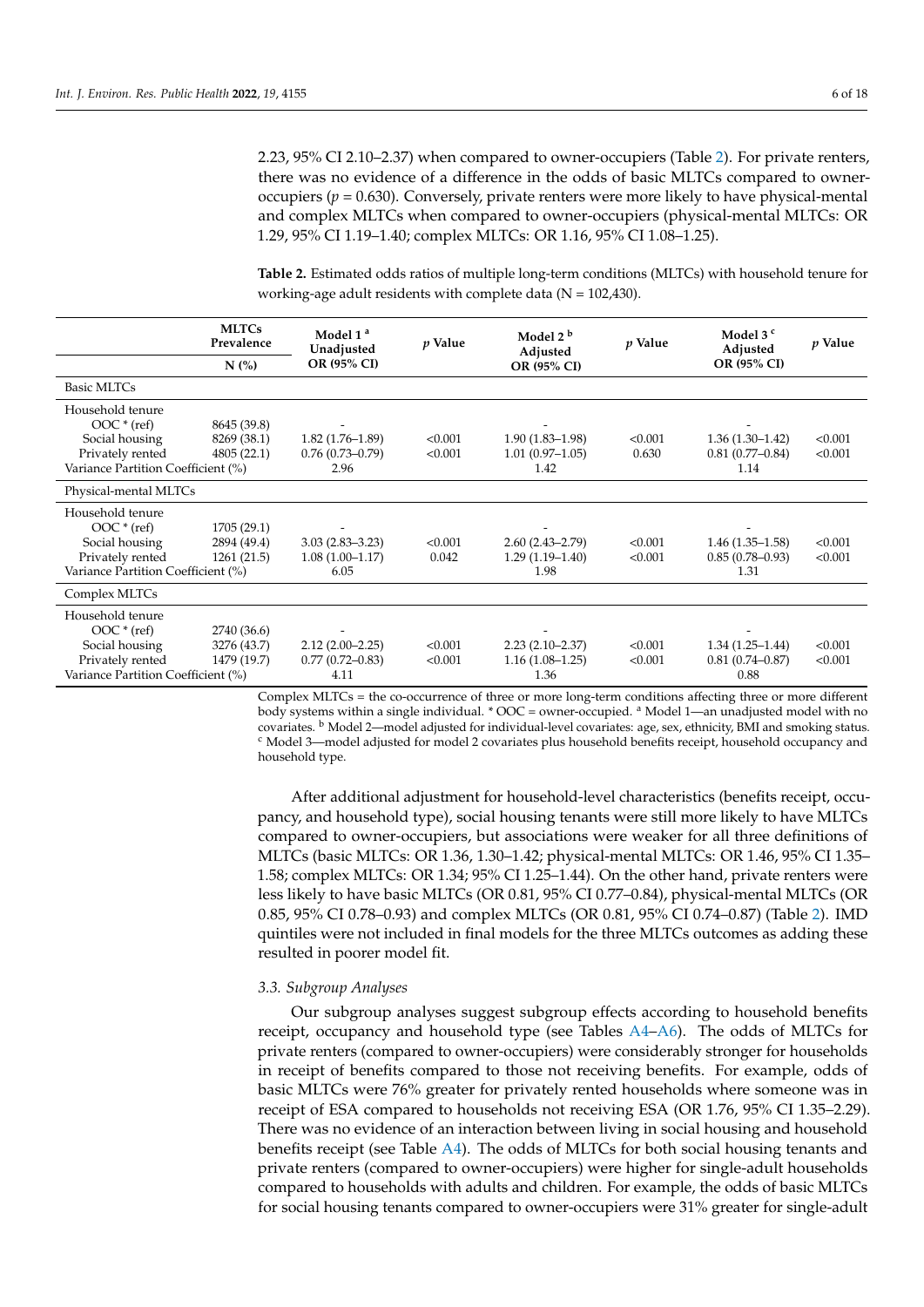households (OR 1.31, 95% CI 1.15–1.50). Evidence for subgroup effects for other household types were weaker, with most interactions not statistically significant (see Table [A6\)](#page-14-0).

#### **4. Discussion**

## *4.1. Summary of Study Findings*

Risk of MLTCs amongst working-age residents of a deprived East London borough was greater for social housing tenants and lower for privately renters, when compared to owner-occupiers. These associations remained significant after adjusting for a range of individual- and household-level characteristics and were consistent across different definitions of MLTCs. Other household-level variables—household benefits receipt, occupancy, and type—were important modifying factors, with associations between tenure and MLTCs greater for individuals in single-adult households and households in receipt of certain benefits.

## *4.2. Comparisons with Existing Literature*

Our prevalence estimates are in keeping with previous estimates for this age group [\[6,](#page-15-1)[9,](#page-16-0)[32,](#page-16-22)[33\]](#page-16-23). Prevalence of MLTCs was greater with increasing age and for females, consistent with previous literature [\[1,](#page-15-0)[6\]](#page-15-1). However, prevalence was lower for ethnic minority compared with White participants, which contradicts many studies and may be an age-related effect [\[1](#page-15-0)[,27](#page-16-18)[,32\]](#page-16-22). In this study, participants lived in a deprived borough in East London where older and younger individuals tend to be White and ethnic minorities, respectively.

We found that social housing tenants exhibited greater risk of MLTCs compared to owner-occupiers, aligning with findings from Northern Ireland yet contradicting those from a Hong Kong-based study [\[34](#page-16-24)[,35\]](#page-16-25). This supports the idea that associations between household-level SDoH and MLTCs may be context specific, influenced by housing policy, supply and conditions of social housing, stigma and other household circumstances such as benefits receipt (see Table  $A3$ ) [\[7\]](#page-15-2). In the UK specifically, social housing tenants may be exposed to various "hard" (material) and "soft" (psychological) factors that interact to cause or exacerbate MLTCs [\[14\]](#page-16-6). Evidence suggests social housing tenants in the UK have higher levels of C-reactive protein, a biomarker of inflammation associated with various long-term conditions [\[17](#page-16-8)[,36\]](#page-16-26). In addition, social housing tenants have less control over the condition of their property and their built environment, and are less able to leave their property, whilst owner-occupying affords ontological security—the sense of security and control afforded when owning your home [\[37,](#page-16-27)[38\]](#page-17-0). On top of this, the UK Housing Act (1998) requires social housing to be allocated based on certain criteria, one of which is ill health. As such, MLTCs may be a qualifying characteristic for eligibility for social housing, which may explain our estimated associations.

The lower risk of MLTCs found for private renters compared to owner-occupiers contradicts previous research from the US and Northern Ireland [\[32,](#page-16-22)[35\]](#page-16-25). Our analyses adjusted for variables not adjusted for in these studies—household benefits receipt, occupancy, and household type. Our findings suggest these were important explanatory factors for the association between tenure and MLTCs, but they did not explain all of the additional risk experienced by social housing tenants, nor the decreased risk for private renters. In the UK, the private rental market is expanding considerably, and private renters are an increasingly heterogenous group in terms of their demographic, social and economic circumstances [\[11\]](#page-16-2). As such, more longitudinal, causal analyses are needed to unpick the complex relationships between different tenure types and MLTCs, taking into account the influence of other household characteristics.

We found that the association between tenure and MLTCs was greater for individuals in single-adult households and households with one or two occupants when compared to higher numbers of occupants. However, previous research examining associations between living alone and MLTC prevalence presents mixed results [\[7\]](#page-15-2). In our context, a deprived borough of East London, single-adult households may have less social support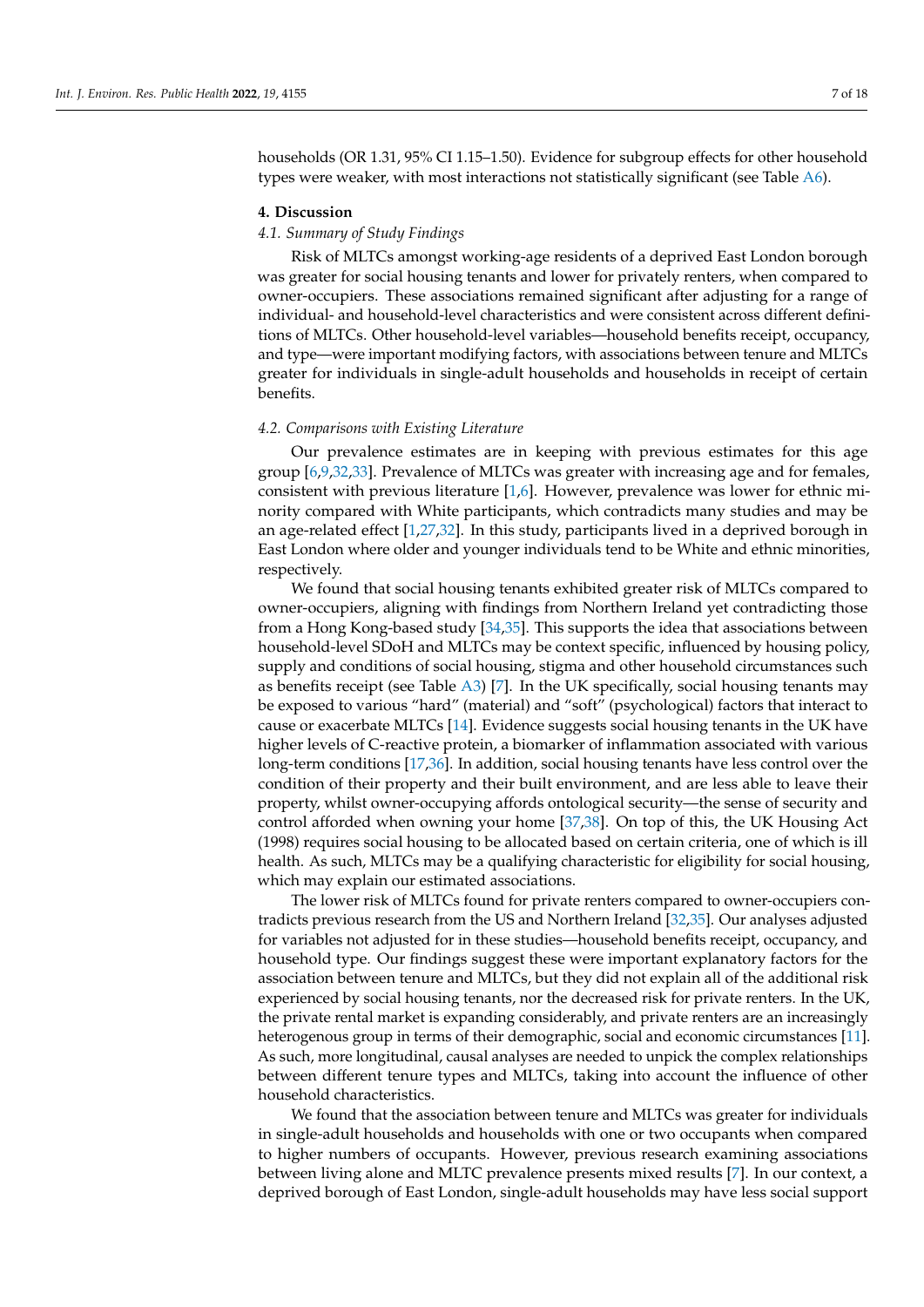and be more financially uncertain than households with multiple occupants, increasing their vulnerability to any adverse effects imposed by their tenure [\[39\]](#page-17-1). We also found that the association between tenure and MLTCs was greater for individuals in households where someone was in receipt of certain benefits. Only one previous study has explored subgroup effects in the relationship between tenure and MLTCs and they similarly found that household financial burden mediated this relationship, albeit with a small effect [\[34\]](#page-16-24). Our findings support this work, and, again, suggest further research should capture data on, and account for, other household-level characteristics when examining relationships between tenure and MLTCs.

Differences in the risk of MLTCs with tenure type were not explained by commonly used area-level deprivation measures as most areas in our study are amongst the most deprived nationally [\[7\]](#page-15-2). These findings further demonstrate the importance of capturing data on, and understanding, household-level SDoH as this information could support service planning when area-level deprivation measures are unable to capture enough variation to model socioeconomic inequalities in MLTCs. In addition, our findings were consistent across different definitions of MLTCs, illustrating the importance of household tenure as a risk factor for MLTCs.

## *4.3. Strengths and Limitations*

This is the first study to explore associations between household tenure and MLTCs in England. Our findings add to the current literature, and our analyses would not have been possible without the innovative linkage of primary care and local government data. We operationalised three definitions of MLTCs that captured different types of MLTCs with different degrees of complexity. We used publicly available code lists to determine the presence of each condition.

Our study was conducted in one deprived borough in East London and, whilst our findings could be generalisable to other urban areas, they may not hold in contexts that are less deprived, more rural and have different tenure profiles [\[7](#page-15-2)[,40\]](#page-17-2). We restricted our analyses to complete cases, which assumes that any differences between individuals with missing and complete data are explained by differences in observed individual and household characteristics included in the regression models. We recognise that there may be other variables associated with the missing data that we have not adjusted for. However, this is unlikely to have significantly changed the results due to the limited role that BMI and smoking status have in the association between tenure and MLTCs prevalence [\[41\]](#page-17-3). We did not account for disease severity or symptom burden on the patient, or other dimensions of MLTCs such as frailty. We may have misclassified households where owner-occupiers privately rented rooms, which may have biased estimates towards the null if private renters who co-resided with their owner-occupying landlords differed systematically in their health compared to private renters who did not. In addition, our measure of household benefits receipt did not capture eligibility for benefits, and we could not adjust for other important factors such as education. The cross-sectional study design did not allow us to explore temporal relationships between tenure and MLTCs. We adjusted for household benefits receipt, occupancy, and household type as potential confounders, but also demonstrated important subgroup effects according to some of these characteristics. It is possible these variables may modify the relationship between tenure and MLTCs. More longitudinal analyses are needed to determine how these factors interact over time to impact MLTCs.

#### *4.4. Implications for Practice and Policy*

Most interventions for MLTCs focus on retired, older adults, yet our findings indicate that working-age adults are an important population to consider when aiming to address MLTCs. There is currently a gap in models of care or interventions aimed at working-age adults, for whom there may be greater opportunity for prevention of MLTCs through addressing SDoH than amongst older adults [\[1\]](#page-15-0). Initiatives that target preventative resources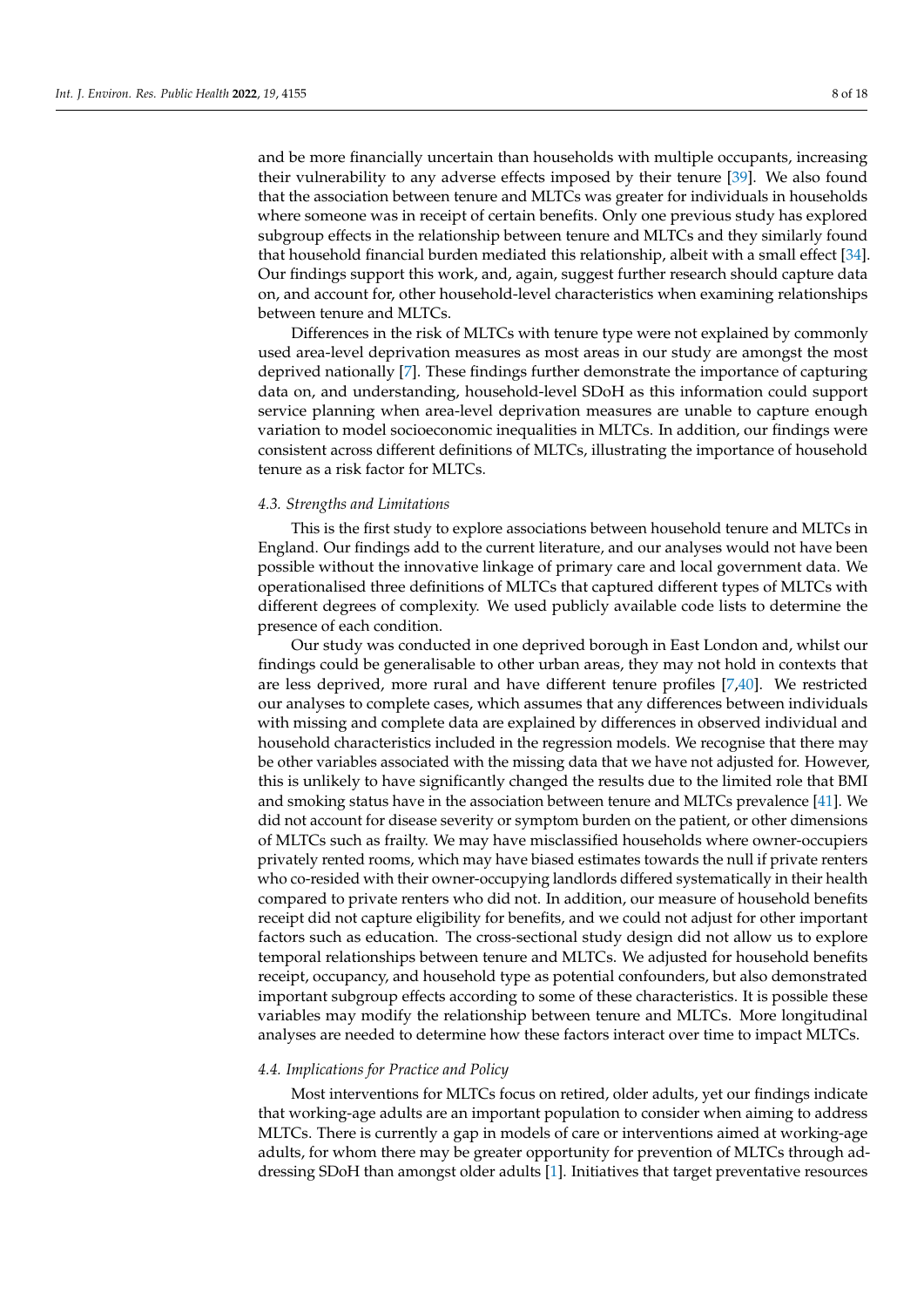at working-age adults with MLTCs who live in social housing could slow the progression of MLTCs and improve health outcomes, ultimately saving future costs [\[8\]](#page-15-3).

#### **5. Conclusions**

This study finds strong evidence that risk of MLTCs amongst working-age residents of a deprived East London borough was greater for social housing tenants and lower for privately renters when compared to owner-occupiers. Associations were consistent across different definitions of MLTCs, which emphasises the importance of understanding and addressing household-level determinants of health. Our findings suggest that resources to prevent and tackle MLTCs could be differentially targeted by tenure type and that workingage adults are an important population to consider in preventative strategies. Further research should employ longitudinal research methods to assess temporal relationships between household social determinants and MLTCs.

**Author Contributions:** Conceptualisation, E.I., M.G., S.H., H.I.M., D.O. and J.S.; data curation, E.I.; formal analysis, E.I.; funding acquisition, J.S.; investigation, E.I.; methodology, E.I., M.G., H.I.M. and D.O.; project administration, E.I.; software, E.I.; supervision, M.G., S.H., H.I.M., D.O. and J.S.; writing—original draft, E.I.; writing—review and editing, E.I., M.G., S.H., H.I.M., D.O. and J.S. All authors have read and agreed to the published version of the manuscript.

**Funding:** This study is independent research funded by the National Institute for Health Research School for Public Health Research (Grant Reference Number PD-SPH -2015-10025) and the National Institute for Health Research Applied Research Collaboration (ARC) North Thames. The views expressed in this publication are those of the authors and not necessarily those of the National Institute for Health Research or the Department of Health and Social Care. The APC was funded by the National Institute for Health Research School for Public Health Research. DO is also supported by the National Institute for Health Research (NIHR) Biomedical Research Centre (BRC) at University College London Hospitals (UCLH).

**Institutional Review Board Statement:** This study was conducted in accordance with the Declaration of Helsinki. The study protocol was approved on 13th March 2020 by Care City's formal process for data access (no project identification code provided).

**Informed Consent Statement:** Patient consent was waived as this work uses data provided by patients and collected by the NHS as part of their care and support. Only anonymised data were released.

**Data Availability Statement:** Restrictions apply to the availability of these data. Data were obtained from Care City and no applicable data are available without their permission. The study protocol is available on request.

**Acknowledgments:** The authors would like to thank Jenny Shand, Simon Lam and Phil Canham for their support with data access and their help with understanding the origins of the data. We would also like to thank Melvyn Jones, the Care City Community Board and the NIHR ARC North Thames Research Advisory Panel for their advice and expertise when developing our definitions of multiple long-term conditions.

**Conflicts of Interest:** The authors declare conflict of interest. The funders had no role in the design of the study; in the collection, analyses, or interpretation of data; in the writing of the manuscript, or in the decision to publish the results.

## <span id="page-8-0"></span>**Appendix A. Overview of the Care City Cohort and Data Linkage Steps**

In 2017, the leaders of Barking and Dagenham Council, North East London NHS Foundation Trust (NELFT) and Barking and Dagenham, Havering and Redbridge Clinical Commissioning Group (BHR CCG), and their Caldicott guardians (a senior person within each organisation who is responsible for protecting the confidentiality of people's health and care information and making sure it is used properly), signed data sharing agreements to create a dataset that linked administrative data for the population of Barking and Dagenham (B&D) between 1st April 2011 and 31st March 2017. Since its creation, the dataset has been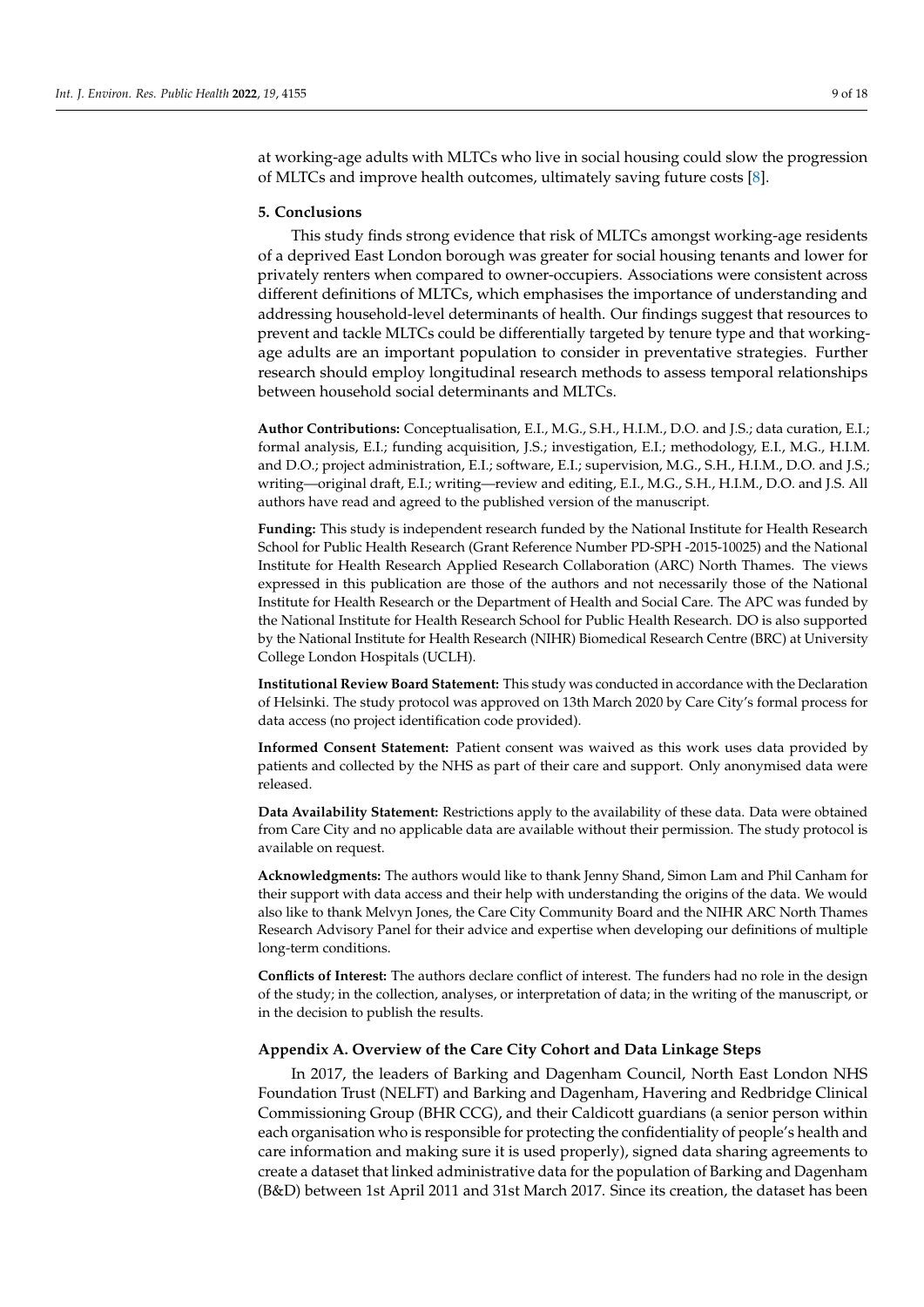updated on an annual basis. It is hosted in the Barking and Dagenham, Havering, and Redbridge NHS Accredited Data Safe Haven, with governance and oversight provided by the Barking and Dagenham, Havering, and Redbridge Information Governance Steering Committee.

The dataset was created as part a larger research programme of work [\[18\]](#page-16-9). It contains routinely collected administrative health and social data across local government services, health providers, and health commissioners. Data are linked at the individual and household levels using linkage keys (replacing NHS numbers and Unique Property Reference Numbers; UPRNs). The data are pseudonymised and include information on sociodemographic characteristics, health variables, household variables and data on health and social care service utilisation. Data on all sociodemographic and health variables for each cross-section are taken as a snapshot on 1st April 2019 to account for in-year changes in variables. The dataset is not currently publicly available but was made available to the wider research community in Autumn 2020.

More information on the dataset can be found here  $[42]$  and here  $[43]$ . More information on the codes and algorithms used to classify variables as part of the creation of the Care City Cohort can be found at this reference [\[18\]](#page-16-9).

This study used data from the 2019/20 cross-section of the Care City Cohort. We requested access to pseudonymised sociodemographic and health variables extracted from primary care data, and resident data extracted from local government data. We did not have access to other data available within the Care City Cohort, such as data on health and care service utilisation.

Data were provided unlinked with linkage keys, i.e., with the identification codes generated to replace NHS numbers and UPRNs. We used these to link the data at the individual and household levels. First, we linked the individual- and household-level local government data on Household\_ID (the household-level identification code created by Care City to replace UPRNs). Second, we linked the individual-level primary care data to the linked local government data on Patient\_ID (the individual-level identification code created by Care City to replace NHS numbers). Third, we linked a fourth dataset provided by Care City that detailed care homes in Barking and Dagenham and their Household\_IDs. We linked this to the cohort data on Household\_ID. Finally, we linked a fifth dataset from ONS that contained area-level deprivation data from 2019. We linked this dataset to the data on LSOA code (a unique number identifying each small area/LSOA in England). All linkages were conducted in R software using the merge function from the R base package. Figure [A1](#page-10-0) illustrates the results of the linkages of the separate primary care and local government datasets. A total of 232,671 individuals were linked across primary care and local government datasets (84.0% of the original primary care records).

To assess whether there were any potential selection biases in the linkage results, we calculated standardised differences in key variables for matched and unmatched primary care records [\[44\]](#page-17-6). Standardised differences of 0.2, 0.5, and 0.8 indicate small, medium and large effect sizes, respectively [\[44\]](#page-17-6). We were not able to assess potential biases in social variables extracted from local government records (i.e., in the household tenure variable and other household variables) as, by definition, unmatched primary care records did not have corresponding local government data. However, the number of unmatched local government records was considerably low  $(N = 369)$ . Table [A1](#page-11-0) presents the results of analyses conducted to assess potential biases in the linkage results for matched and unmatched primary care records. These results indicate that selection biases were not introduced in selected variables originating from primary care records as a result of the success of data linkages, which is in keeping with previous analyses of this data [\[18\]](#page-16-9).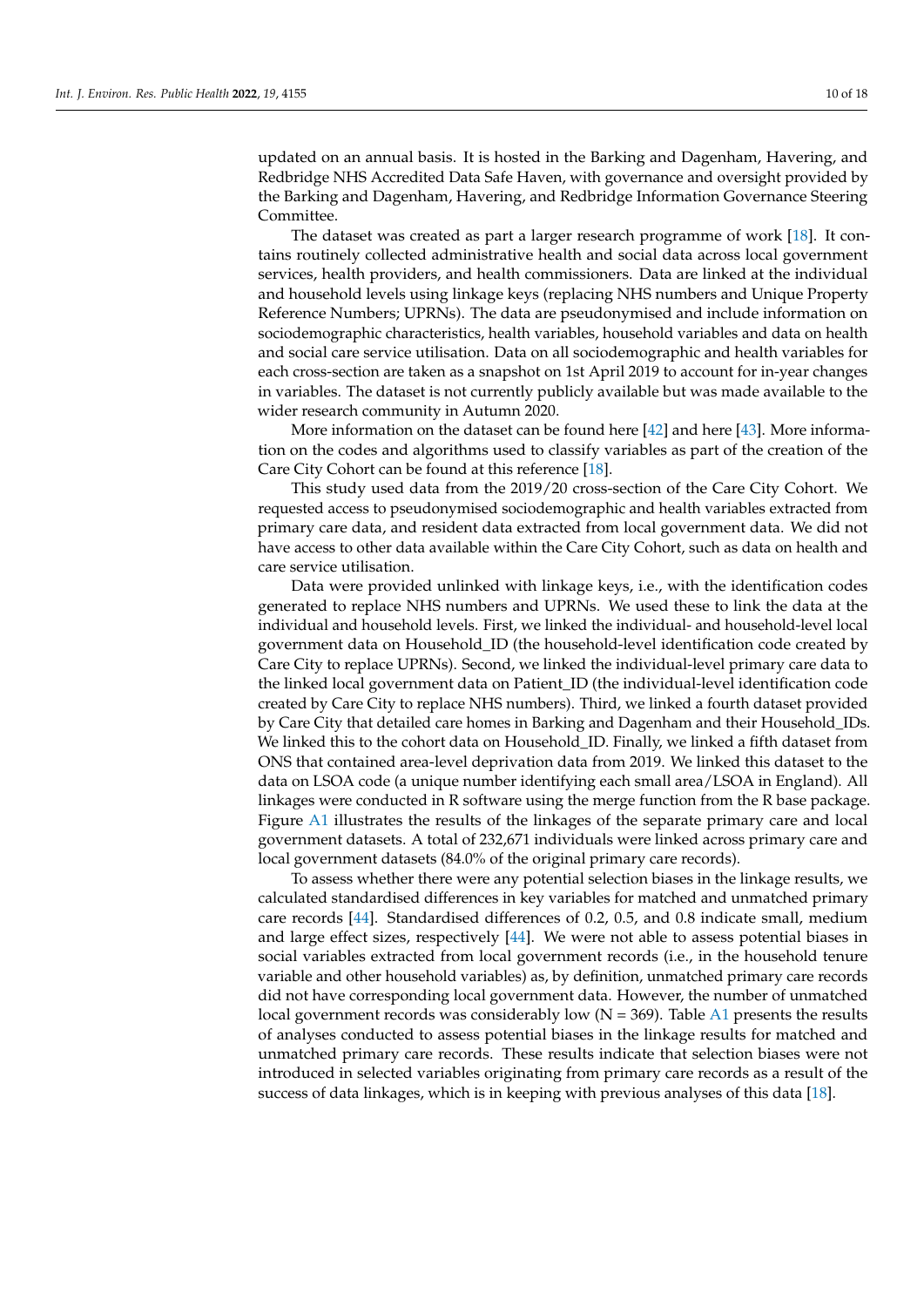<span id="page-10-0"></span>

**Figure A1.** Results of data linkages. \* Number of participants with missing data on each variable **Figure A1.** Results of data linkages. \* Number of participants with missing data on each variable sum to greater than 29,866 (132,296 minus 102,430) as some participants had missing data across sum to greater than 29,866 (132,296 minus 102,430) as some participants had missing data across more than one variable. more than one variable.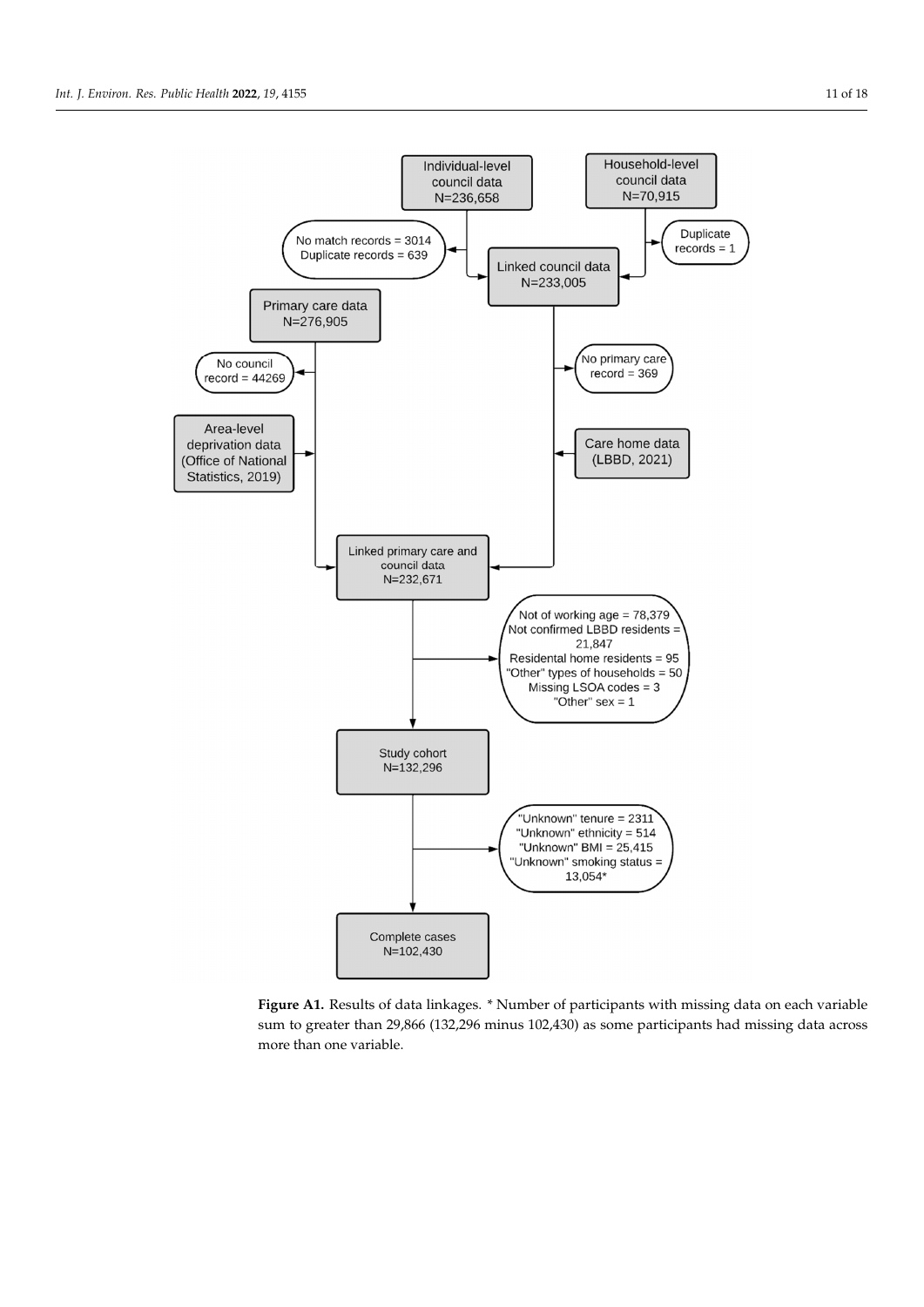|                       | <b>Primary Care</b>    | <b>Primary Care</b>      |                   |
|-----------------------|------------------------|--------------------------|-------------------|
|                       | <b>Matched Records</b> | <b>Unmatched Records</b> | Standardised      |
|                       | $N = 232,671$          | $N = 44,269$             | <b>Difference</b> |
| Age: N (%)            |                        |                          |                   |
| $<$ 16                | 57,402 (24.7)          | 8877 (20.1)              | 0.150             |
| $16 - 29$             | 42,325 (18.2)          | 8593 (19.4)              |                   |
| $30 - 44$             | 59,891 (25.7)          | 11,942 (27.0)            |                   |
| $45 - 54$             | 30,738 (13.2)          | 5679 (12.8)              |                   |
| $55 - 64$             | 21,338 (9.17)          | 4101 (9.26)              |                   |
| $65 - 74$             | 11,602 (4.99)          | 2461 (5.56)              |                   |
| $75 - 84$             | 6366 (2.74)            | 1414 (3.19)              |                   |
| $85+$                 | 3009 (1.29)            | 1202 (2.72)              |                   |
| Sex: N (%)            |                        |                          |                   |
| Female                | 116,186 (49.9)         | 21,787 (49.2)            | 0.025             |
| Male                  | 116,484 (50.1)         | 22,472 (50.8)            |                   |
| Other/Missing         | 1(0.00)                | 10(0.00)                 |                   |
| Ethnicity *: N (%)    |                        |                          |                   |
| White                 | 76,524 (32.9)          | 13,633 (31.4)            | 0.128             |
| <b>Black</b>          | 32,708 (14.1)          | 5029 (11.4)              |                   |
| Asian                 | 42,222 (18.1)          | 9710 (21.9)              |                   |
| Mixed                 | 6285 (2.70)            | 1137 (2.57)              |                   |
| Other                 | 4309 (1.85)            | 831 (1.88)               |                   |
| Unknown               | 67,493 (29.0)          | 13,629 (30.8)            |                   |
| Basic MLTCs: N (%)    |                        |                          |                   |
| Present               | 41,329 (17.8)          | 7931 (17.9)              | 0.004             |
| Absent                | 191,342 (82.2)         | 36,338 (82.1)            |                   |
| Physical-mental       |                        |                          |                   |
| MLTCs: $N$ (%)        |                        |                          |                   |
| Present               | 9077 (3.90)            | 1542 (3.48)              | 0.022             |
| Absent                | 223,594 (96.1)         | 42,727 (96.5)            |                   |
| Complex MLTCs N (%):  |                        |                          |                   |
| Present               | 17,721 (7.65)          | 3562 (8.09)              | 0.016             |
| Absent                | 214,950 (92.4)         | 40,707 (91.6)            |                   |
| BMI categories: N (%) |                        |                          |                   |
| Underweight           | 11,645 (5.00)          | 2115 (4.78)              | 0.077             |
| Healthy weight        | 48,101 (20.7)          | 10,355 (23.4)            |                   |
| Overweight            | 49,180 (21.1)          | 9493 (21.4)              |                   |
| Obese                 | 37,566 (16.1)          | 6612 (14.9)              |                   |
| Morbidly obese        | 6077 (2.61)            | 934 (2.11)               |                   |
| Unknown               | 80,102 (34.4)          | 14,760 (33.3)            |                   |
| Smoking status: N (%) |                        |                          |                   |
| Non-smoker            | 107,326 (46.1)         | 21,247 (48.0)            | 0.043             |
| Ex-smoker             | 24,385 (10.5)          | 4620 (10.4)              |                   |
| Smoker                | 33,722 (14.5)          | 6372 (14.4)              |                   |
| Unknown               | 67,238 (28.9)          | 12,030 (27.2)            |                   |

<span id="page-11-0"></span>Table A1. Results of analyses to assess potential biases in the linkage results for matched (N = 232,671) and unmatched  $(N = 44,269)$  primary care records.

MLTCs = multiple long-term conditions. \* Variable taken from primary care records, unlike in the study analyses.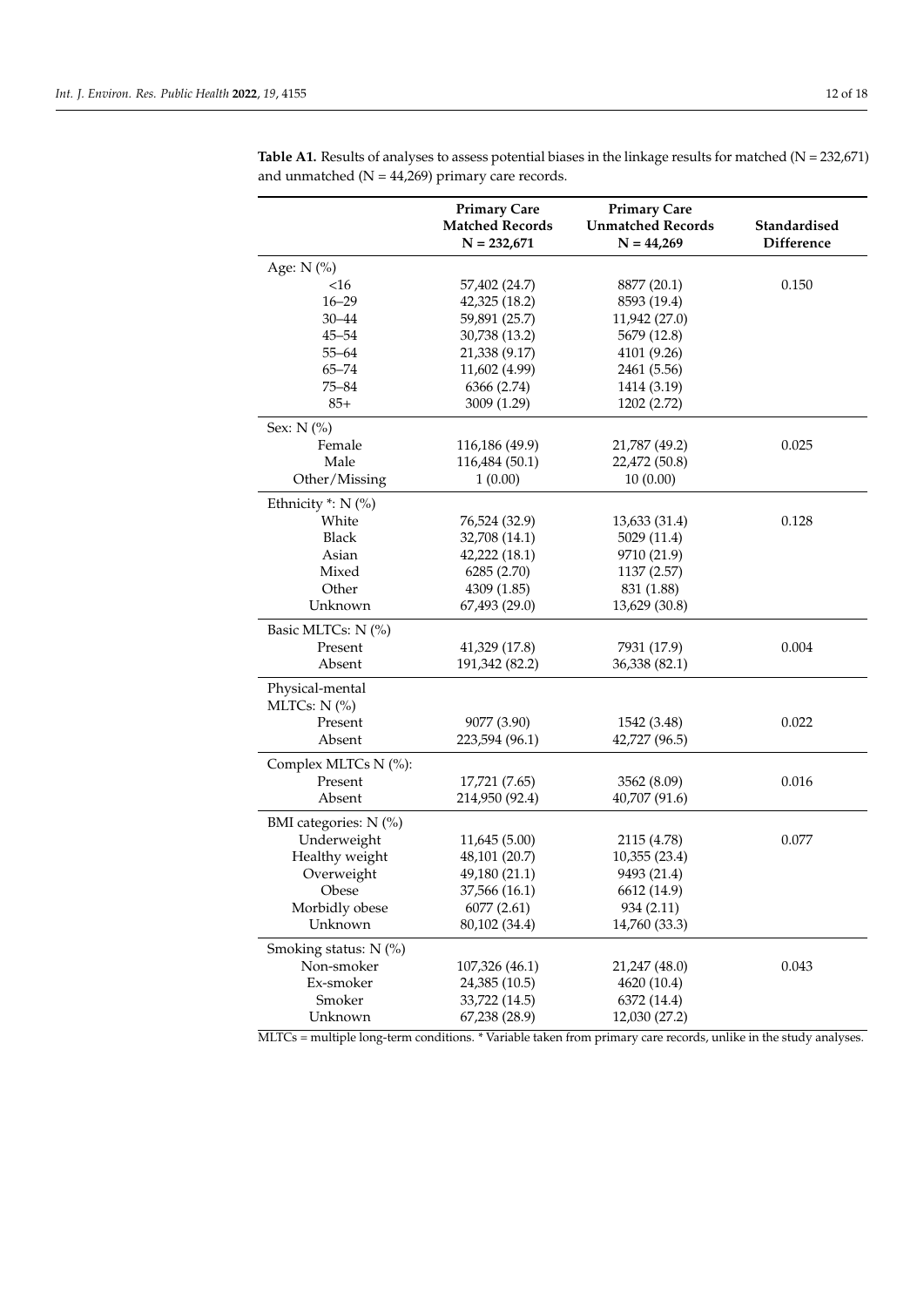| Respiratory                                            | N(%)                      |  |
|--------------------------------------------------------|---------------------------|--|
| Asthma (currently treated)                             | 6551 (4.95)               |  |
| <b>Bronchiectasis</b>                                  | 143 (0.11)                |  |
| Chronic obstructive pulmonary disorder                 | 1325 (1.00)               |  |
| Sensory                                                |                           |  |
| Blindness and low vision                               | 905 (0.68)                |  |
| Chronic sinusitis                                      | 1617 (1.22)               |  |
| Hearing loss                                           | 4726 (3.57)               |  |
| Psoriasis or eczema                                    | 812 (0.61)                |  |
| Cardiovascular                                         |                           |  |
| Atrial fibrillation                                    | 451 (0.34)                |  |
| Coronary heart disease                                 | 1446 (1.09)               |  |
| Heart failure                                          | 302(0.23)                 |  |
| Hypertension                                           | 14,518 (11.0)             |  |
| Peripheral vascular disease                            | 169(0.13)                 |  |
| Endocrine                                              |                           |  |
| <b>Diabetes</b>                                        | 8728 (6.60)               |  |
| Thyroid disorders                                      | 4403 (3.33)               |  |
| Cancer                                                 |                           |  |
| Cancer (in last 5 years)                               | 1157 (0.87)               |  |
| Musculoskeletal                                        |                           |  |
| Painful conditions                                     | 7417 (5.61)               |  |
| Rheumatoid arthritis (or other inflammatory            |                           |  |
| polyarthropathies and systematic connective            | 2871 (2.17)               |  |
| tissue disorders)                                      |                           |  |
| Mental health                                          |                           |  |
| Alcohol problems                                       | 1170 (0.88)               |  |
| Anorexia and bulimia                                   | 820 (0.62)                |  |
| Anxiety (and other neurotic, stress-related and        | 3935 (2.97)               |  |
| somatoform disorders)<br>Depression                    | 9055 (6.84)               |  |
| Dementia                                               | 58 (0.04)                 |  |
| Psychoactive substance misuse                          | 1451 (1.10)               |  |
| Schizophrenia and bipolar                              | 8624 (6.52)               |  |
| Neurological                                           |                           |  |
|                                                        |                           |  |
| Epilepsy (currently treated)<br>Learning disability    | 750 (0.57)<br>905 (0.68)  |  |
| Migraine                                               | 331 (0.25)                |  |
| Stroke and transient ischaemic attack                  | 844 (0.64)                |  |
| Multiple sclerosis                                     | 177 (0.13)                |  |
| Parkinson's disease                                    | 54 (0.04)                 |  |
| Genitourinary                                          |                           |  |
| Chronic kidney disease                                 | 444 (0.34)                |  |
| Prostate disorders                                     | 666 (0.50)                |  |
| Gastrointestinal                                       |                           |  |
| Chronic liver disease and viral hepatitis              | 1341 (1.01)               |  |
| Constipation (treated)                                 | 741 (0.56)                |  |
| Diverticular disease of intestine                      | 893 (0.68)                |  |
| Irritable bowel syndrome<br>Inflammatory bowel disease | 3914 (2.96)<br>718 (0.54) |  |
| Peptic ulcer disease                                   | 760 (0.57)                |  |
|                                                        |                           |  |

<span id="page-12-0"></span>**Table A2.** The 38 long-term conditions grouped by 10 bodily systems and their distribution across the study cohort ( $N = 132,296$ ).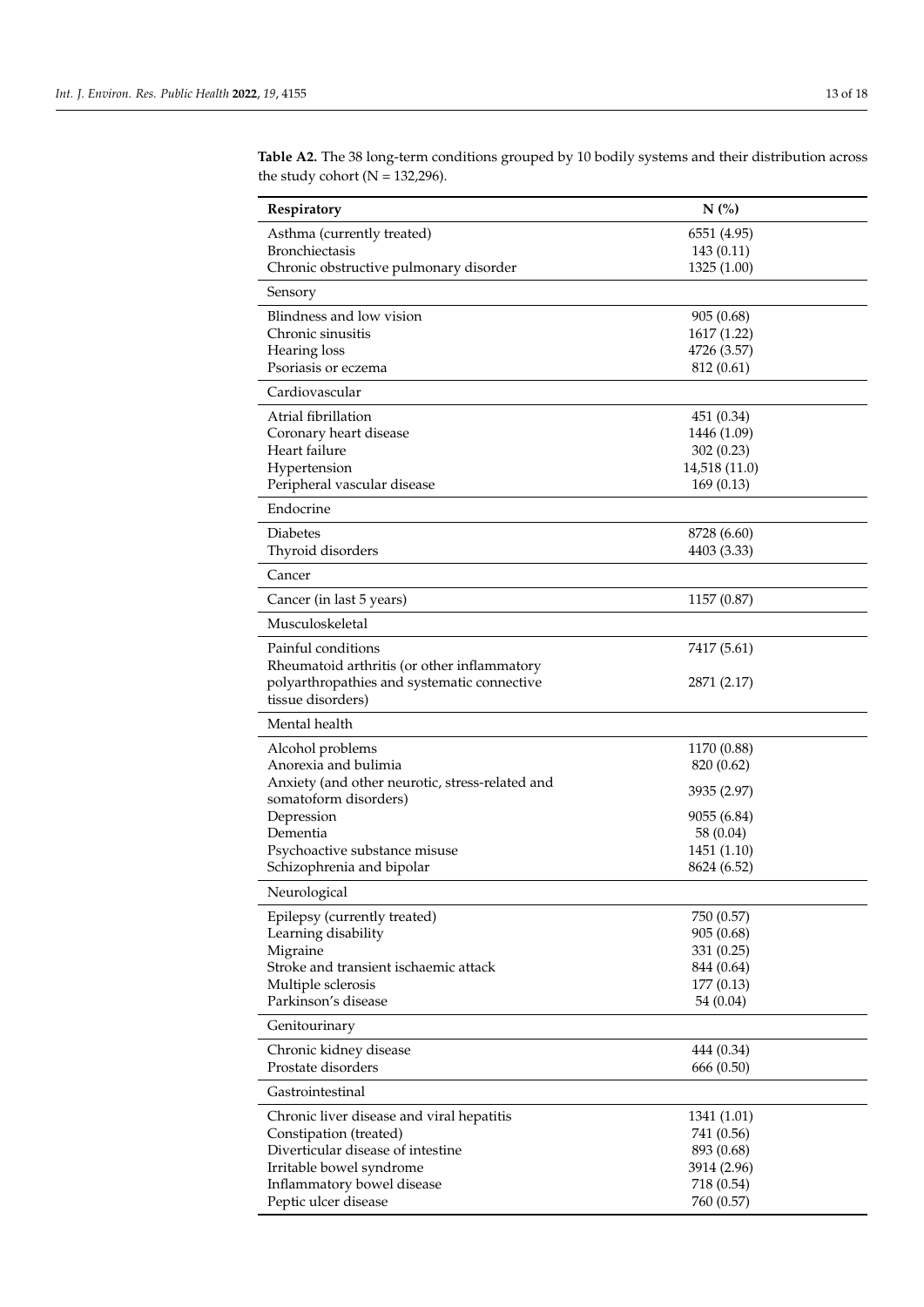|                                     | Owner-Occupied<br>$N = 43,444$ | Social Housing<br>$N = 27,766$ | <b>Privately Rented</b><br>$N = 31,220$ |
|-------------------------------------|--------------------------------|--------------------------------|-----------------------------------------|
| Household benefits receipt: $N$ (%) |                                |                                |                                         |
| None                                | 41,670 (95.9)                  | 18,140 (65.3)                  | 21,337 (68.3)                           |
| <b>ESA</b>                          | 374 (0.86)                     | 2883 (10.4)                    | 1294 (4.14)                             |
| Pension                             | 405(0.93)                      | 676 (2.43)                     | 419 (1.34)                              |
| <b>Income Support</b>               | 135(0.31)                      | 1143 (4.12)                    | 612 (1.96)                              |
| <b>JSA</b>                          | 32(0.07)                       | 309(1.11)                      | 134 (0.43)                              |
| Housing benefit only                | 828 (1.91)                     | 4615 (16.6)                    | 7424 (23.8)                             |
| Household occupancy: N (%)          |                                |                                |                                         |
| $1 - 2$                             | 9044 (20.8)                    | 8668 (31.2)                    | 6423 (20.6)                             |
| $3 - 5$                             | 26,458 (60.9)                  | 15,316 (55.2)                  | 16,978 (54.4)                           |
| $6 - 10$                            | 7531 (17.3)                    | 3668 (13.2)                    | 7153 (22.9)                             |
| $11+$                               | 411 (0.95)                     | 114(0.41)                      | 666 (2.13)                              |
| Household type: $N$ (%)             |                                |                                |                                         |
| Adults with children                | 17,749 (40.9)                  | 10,884 (39.2)                  | 17,313 (55.5)                           |
| Adults with no children             | 15,888 (36.6)                  | 8917 (32.1)                    | 7164 (22.9)                             |
| Single adult with children          | 1179 (2.71)                    | 2176 (7.84)                    | 2827 (9.06)                             |
| Single adult                        | 2948 (6.79)                    | 3593 (12.9)                    | 2380 (7.62)                             |
| Older cohabiting adults             | 3615 (8.32)                    | 1602 (5.77)                    | 660 (2.11)                              |
| Three generations                   | 2065 (4.75)                    | 594 (2.14)                     | 876 (2.81)                              |

<span id="page-13-0"></span>**Table A3.** Household benefits receipt, occupancy, and household type, by tenure for complete cases  $(N = 102,430)$ .

Note: the denominator for all variables is the number of individuals rather than households. +ESA = Employment Support and Allowance; JSA = Job Seeker's Allowance.

<span id="page-13-1"></span>**Table A4.** Estimated odds ratios of basic, physical-mental, and complex MLTCs with household tenure when the final models tested for interactions between tenure and household benefits receipt for working-age adults residing in B&D in 2019/20 ( $N = 102,430$ ).

|                                     | <b>Independent Variables</b>             | <b>Basic MLTCs</b>  |                          | <b>Physical-Mental MLTCs</b> |                          | <b>Complex MLTCs</b> |                          |
|-------------------------------------|------------------------------------------|---------------------|--------------------------|------------------------------|--------------------------|----------------------|--------------------------|
|                                     |                                          | OR (95% CI)         | $p$ Value                | OR (95% CI)                  | $p$ Value                | OR (95% CI)          | p Value                  |
| Tenure                              | OOC                                      |                     | $\overline{\phantom{a}}$ |                              | $\overline{\phantom{a}}$ |                      |                          |
|                                     | Privately rented                         | $0.78(0.74 - 0.82)$ | < 0.001                  | $0.77(0.69 - 0.86)$          | < 0.001                  | $0.77(0.70-0.84)$    | < 0.001                  |
|                                     | Social housing                           | $1.38(1.32 - 1.45)$ | < 0.001                  | $1.54(1.41-1.68)$            | < 0.001                  | $1.34(1.24 - 1.45)$  | < 0.001                  |
| Household<br>benefits receipt       | No benefits                              |                     | $\overline{\phantom{a}}$ |                              |                          |                      |                          |
|                                     | <b>ESA</b>                               | $4.21(3.35 - 5.28)$ | < 0.001                  | $7.83(6.04-10.1)$            | < 0.001                  | $6.85(5.33 - 8.79)$  | < 0.001                  |
|                                     | Pension credit                           | $1.52(1.19-1.94)$   | < 0.001                  | $1.67(1.08 - 2.57)$          | 0.021                    | $1.62(1.14-2.31)$    | 0.008                    |
|                                     | Income support                           | $2.78(1.90-4.06)$   | < 0.001                  | $2.29(1.24 - 4.25)$          | 0.008                    | $2.39(1.44 - 3.97)$  | < 0.001                  |
|                                     | <b>ISA</b>                               | $0.96(0.41 - 2.24)$ | 0.924                    | $0.72(0.10-5.39)$            | 0.752                    | $1.60(0.53 - 4.79)$  | 0.401                    |
|                                     | Housing benefit only                     | $1.92(1.63 - 2.26)$ | < 0.001                  | $2.45(1.89-3.17)$            | < 0.001                  | $1.92(1.52 - 2.43)$  | < 0.001                  |
| Tenure*Household<br>benefitsreceipt | Privately rented*no benefits             |                     | $\overline{\phantom{a}}$ |                              | $\overline{\phantom{a}}$ |                      | $\overline{\phantom{a}}$ |
|                                     | Privately rented*ESA                     | $1.76(1.35-2.29)$   | < 0.001                  | $1.42(1.05-1.93)$            | 0.024                    | $1.36(1.01-1.83)$    | 0.043                    |
|                                     | Privately rented*pension credit          | $1.40(1.00-1.96)$   | 0.052                    | $1.86(1.05-3.31)$            | 0.034                    | $1.57(0.96 - 2.58)$  | 0.073                    |
|                                     | Privately rented*income<br>support       | $1.08(0.71-1.66)$   | 0.711                    | $1.47(0.73 - 2.93)$          | 0.279                    | $1.57(0.87 - 2.84)$  | 0.137                    |
|                                     | Privately rented*JSA                     | $2.31(0.90 - 5.90)$ | 0.080                    | $1.97(0.22 - 17.4)$          | 0.541                    | $1.53(0.44 - 5.36)$  | 0.509                    |
|                                     | Privately rented*housing<br>benefit only | $0.92(0.78 - 1.10)$ | 0.356                    | $0.95(0.71-1.28)$            | 0.752                    | $1.03(0.79-1.36)$    | 0.807                    |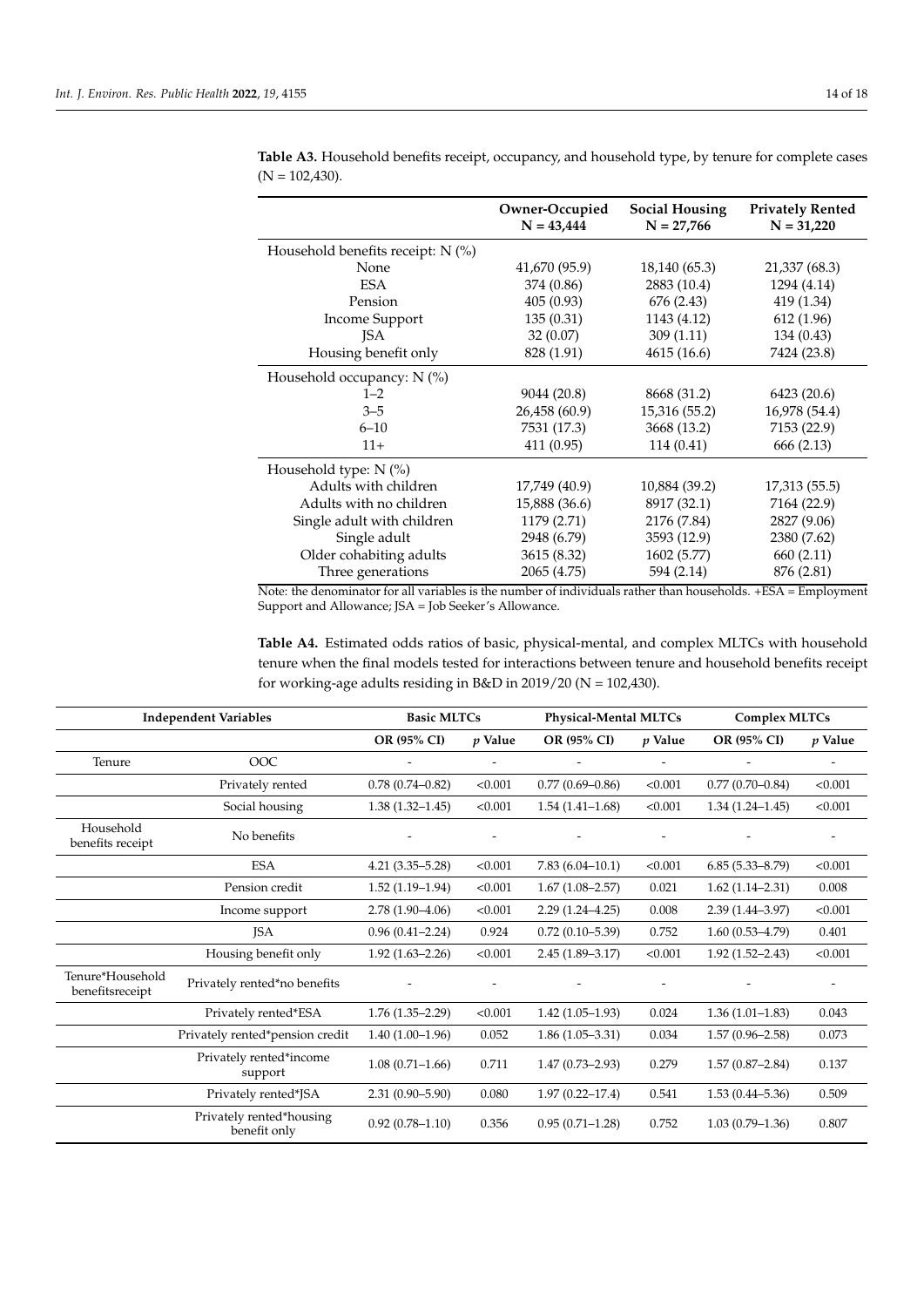| <b>Independent Variables</b>                        |                               | <b>Basic MLTCs</b>  |                          | <b>Physical-Mental MLTCs</b> |                | Complex MLTCs       |                          |
|-----------------------------------------------------|-------------------------------|---------------------|--------------------------|------------------------------|----------------|---------------------|--------------------------|
|                                                     |                               | OR (95% CI)         | <i>v</i> Value           | OR (95% CI)                  | <i>v</i> Value | OR (95% CI)         | <i>p</i> Value           |
| Tenure*Household<br>benefits receipt<br>(continued) | Social housing*no benefits    |                     | $\overline{\phantom{0}}$ | $\overline{\phantom{0}}$     |                |                     | $\overline{\phantom{0}}$ |
|                                                     | Social housing*ESA            | $1.12(0.88 - 1.43)$ | 0.359                    | $0.74(0.56 - 0.99)$          | 0.039          | $0.95(0.72 - 1.25)$ | 0.708                    |
|                                                     | Social housing*pension credit | $1.01(0.75 - 1.36)$ | 0.956                    | $0.93(0.57-1.54)$            | 0.784          | $0.93(0.60 - 1.42)$ | 0.724                    |
|                                                     | Social housing*income support | $0.93(0.62 - 1.39)$ | 0.714                    | $1.14(0.60 - 2.18)$          | 0.683          | $1.56(0.91 - 2.68)$ | 0.106                    |

## **Table A4.** *Cont.*

Social housing\*housing benefit

**Table A5.** Estimated odds ratios of basic, physical-mental, and complex MLTCs with household tenure when the final models tested for interactions between tenure and household occupancy for working-age adults residing in B&D in 2019/20 (N = 102,430).

only 0.96 (0.80–1.15) 0.681 1.01 (0.76–1.33) 0.966 1.21 (0.94–1.57) 0.142

Social housing\*JSA 1.59 (0.66–3.86) 0.303 1.96 (0.25–15.1) 0.519 1.08 (0.34–3.42) 0.895

|                         | <b>Independent Variables</b>    | <b>Basic MLTCs</b>  |                          | <b>Physical-Mental MLTCs</b> |                          | <b>Complex MLTCs</b> |                          |
|-------------------------|---------------------------------|---------------------|--------------------------|------------------------------|--------------------------|----------------------|--------------------------|
|                         |                                 | OR (95% CI)         | $p$ Value                | OR (95% CI)                  | p Value                  | OR (95% CI)          | $p$ Value                |
| Tenure                  | OOC                             |                     | -                        |                              | -                        |                      |                          |
|                         | Privately rented                | $0.99(0.91-1.08)$   | 0.800                    | $1.04(0.90-1.20)$            | 0.564                    | $1.02(0.89-1.16)$    | 0.782                    |
|                         | Social housing                  | $1.54(1.43 - 1.66)$ | < 0.001                  | $1.57(1.40-1.77)$            | < 0.001                  | $1.61(1.45-1.79)$    | < 0.001                  |
| Occupancy<br>categories | 1–2 occupants                   |                     |                          |                              |                          |                      |                          |
|                         | 3-5 occupants                   | $1.03(0.96 - 1.10)$ | 0.415                    | $0.98(0.87 - 1.11)$          | 0.781                    | $1.04(0.94 - 1.15)$  | 0.464                    |
|                         | 6-10 occupants                  | $1.02(0.93 - 1.13)$ | 0.611                    | $0.82(0.67-0.99)$            | 0.041                    | $1.12(0.96 - 1.31)$  | 0.141                    |
|                         | $11+$ occupants                 | $0.95(0.70-1.28)$   | 0.727                    | $0.68(0.32 - 1.47)$          | 0.326                    | $1.29(0.80 - 2.08)$  | 0.291                    |
| Tenure*Occupancy        | Privately rented*1-2 occupants  |                     | $\overline{\phantom{a}}$ |                              | $\overline{\phantom{a}}$ |                      |                          |
|                         | Privately rented*3-5 occupants  | $0.77(0.70-0.85)$   | < 0.001                  | $0.73(0.61 - 0.87)$          | < 0.001                  | $0.74(0.63 - 0.87)$  | < 0.001                  |
|                         | Privately rented*6-10 occupants | $0.73(0.64 - 0.83)$ | < 0.001                  | $0.80(0.62 - 1.03)$          | 0.089                    | $0.66(0.53 - 0.81)$  | < 0.001                  |
|                         | Privately rented*11+ occupants  | $0.69(0.46-1.03)$   | 0.072                    | $0.88(0.35 - 2.21)$          | 0.791                    | $0.37(0.18 - 0.75)$  | 0.006                    |
|                         | Social housing*1-2 occupants    |                     | $\overline{\phantom{a}}$ |                              | -                        |                      | $\overline{\phantom{a}}$ |
|                         | Social housing*3-5 occupants    | $0.84(0.77-0.92)$   | < 0.001                  | $0.88(0.77-1.02)$            | 0.093                    | $0.78(0.69 - 0.89)$  | < 0.001                  |
|                         | Social housing*6-10 occupants   | $0.86(0.75-0.97)$   | 0.019                    | $0.97(0.76 - 1.23)$          | 0.794                    | $0.63(0.51-0.78)$    | < 0.001                  |
|                         | Social housing*11+ occupants    | $0.42(0.22 - 0.78)$ | 0.007                    | $0.86(0.29-2.55)$            | 0.785                    | $0.42(0.17-1.04)$    | 0.060                    |

<span id="page-14-0"></span>**Table A6.** Estimated odds ratios of basic, physical-mental, and complex MLTCs with household tenure when the final models tested for interactions between tenure and household type for workingage adults residing in B&D in 2019/20 (N = 102,430).

|        | <b>Independent Variables</b> |                          | <b>Basic MLTCs</b> |                          | <b>Physical-Mental MLTCs</b> |                   | Complex MLTCs            |  |
|--------|------------------------------|--------------------------|--------------------|--------------------------|------------------------------|-------------------|--------------------------|--|
|        |                              | OR (95% CI)              | <i>v</i> Value     | OR (95% CI)              | <i>v</i> Value               | OR (95% CI)       | <i>v</i> Value           |  |
| Tenure | OOC                          | $\overline{\phantom{0}}$ |                    | $\overline{\phantom{0}}$ |                              |                   | $\overline{\phantom{0}}$ |  |
|        | Privately rented             | $0.75(0.70-0.81)$        | < 0.001            | $0.81(0.70-0.92)$        | < 0.001                      | $0.67(0.59-0.75)$ | < 0.001                  |  |
|        | Social housing               | $1.40(1.30-1.50)$        | < 0.001            | $1.54(1.35-1.75)$        | < 0.001                      | $1.22(1.09-1.38)$ | < 0.001                  |  |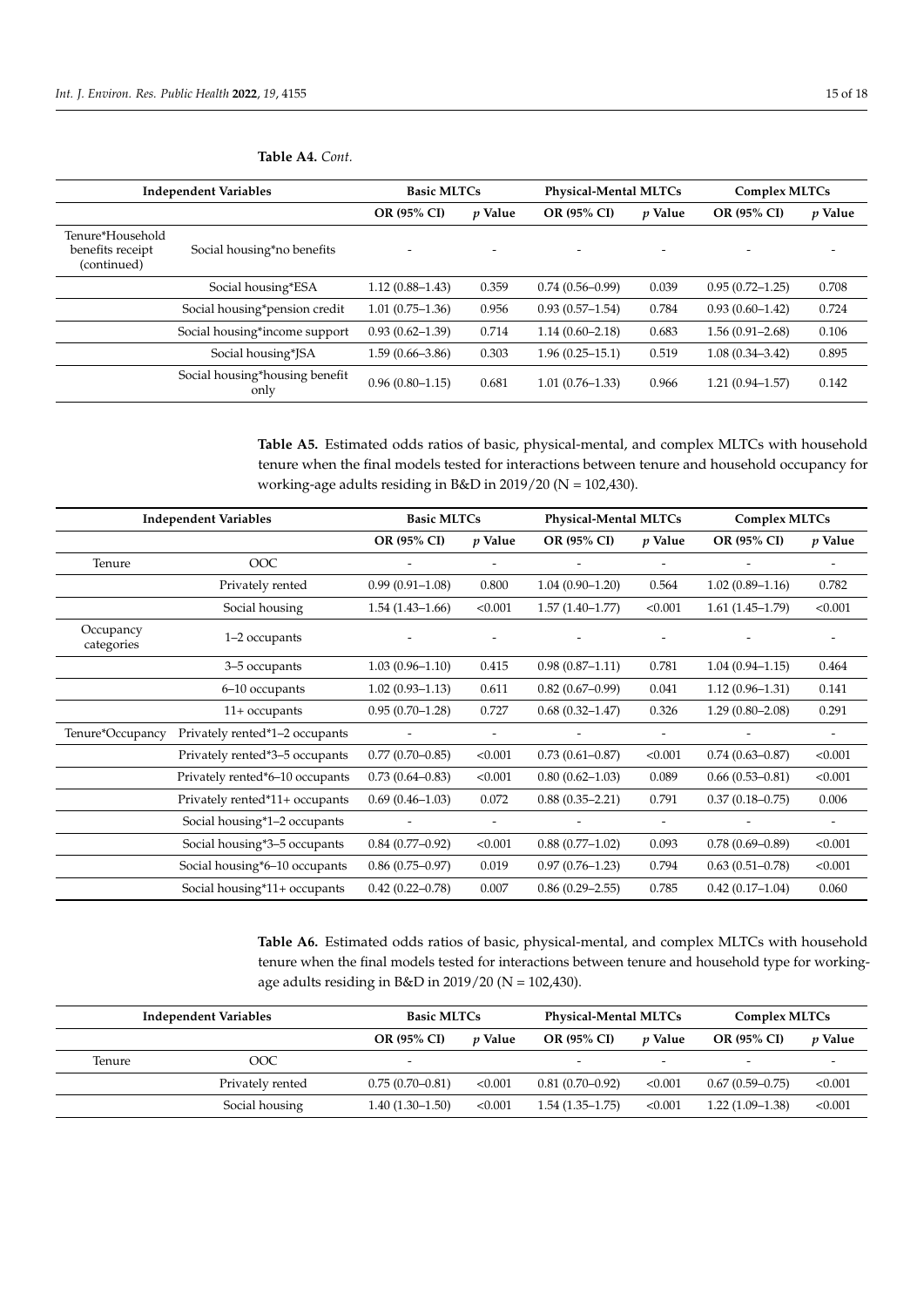|                                      | <b>Independent Variables</b>                   | <b>Basic MLTCs</b>  |           | <b>Physical-Mental MLTCs</b> |                | <b>Complex MLTCs</b> |         |
|--------------------------------------|------------------------------------------------|---------------------|-----------|------------------------------|----------------|----------------------|---------|
|                                      |                                                | OR (95% CI)         | $p$ Value | OR (95% CI)                  | $p$ Value      | OR (95% CI)          | p Value |
| Household type                       | Adults with children                           |                     |           |                              | $\overline{a}$ |                      |         |
|                                      | Adults with no children                        | $1.27(1.19-1.35)$   | < 0.001   | $1.28(1.13 - 1.46)$          | < 0.001        | $1.17(1.05-1.30)$    | 0.003   |
|                                      | Single adult with children                     | $0.92(0.76 - 1.11)$ | 0.364     | $0.78(0.53 - 1.17)$          | 0.233          | $0.72(0.49 - 1.07)$  | 0.103   |
|                                      | Single adult                                   | $1.16(1.04-1.30)$   | 0.009     | $1.46(1.20-1.78)$            | < 0.001        | $1.01(0.85 - 1.21)$  | 0.892   |
|                                      | Older cohabiting adults                        | $1.47(1.34 - 1.62)$ | < 0.001   | $1.35(1.12 - 1.62)$          | 0.001          | $1.38(1.19-1.60)$    | < 0.001 |
|                                      | Three generations                              | $1.06(0.93 - 1.21)$ | 0.405     | $1.08(0.81 - 1.43)$          | 0.592          | $1.14(0.91 - 1.42)$  | 0.259   |
| Tenure*Household<br>type             | Privately rented*adults with<br>children       |                     |           |                              |                |                      |         |
|                                      | Privately rented*adults with no<br>children    | $1.09(0.98 - 1.20)$ | 0.105     | $1.03(0.85 - 1.24)$          | 0.788          | $1.25(1.06-1.48)$    | 0.009   |
|                                      | Privately rented*single adult<br>with children | $1.17(0.93 - 1.46)$ | 0.179     | $1.29(0.82 - 2.04)$          | 0.267          | $1.18(0.74 - 1.88)$  | 0.480   |
| Tenure*Household<br>type (continued) | Privately rented*single adult                  | $1.57(1.34 - 1.82)$ | < 0.001   | $1.39(1.08-1.79)$            | 0.011          | $1.85(1.46 - 2.35)$  | < 0.001 |
|                                      | Privately rented*older<br>cohabiting adults    | $1.24(1.00-1.53)$   | 0.052     | $1.37(0.97-1.95)$            | 0.076          | $1.72(1.28 - 2.32)$  | < 0.001 |
|                                      | Privately rented*three<br>generations          | $0.96(0.75-1.23)$   | 0.774     | $0.91(0.56 - 1.49)$          | 0.720          | $1.15(0.77-1.72)$    | 0.494   |
|                                      | Social housing*adults with<br>children         |                     |           |                              |                |                      |         |
|                                      | Social housing*adults with no<br>children      | $0.90(0.82 - 0.99)$ | 0.029     | $0.88(0.74 - 1.04)$          | 0.132          | $1.11(0.96 - 1.28)$  | 0.170   |
|                                      | Social housing*single adult<br>with children   | $1.22(0.98-1.52)$   | 0.079     | $1.38(0.90 - 2.14)$          | 0.142          | $1.49(0.97 - 2.30)$  | 0.070   |
|                                      | Social housing*single adult                    | $1.31(1.15-1.50)$   | < 0.001   | $1.07(0.86 - 1.33)$          | 0.557          | $1.48(1.21 - 1.81)$  | < 0.001 |
|                                      | Social housing*older cohabiting<br>adults      | $0.76(0.65 - 0.89)$ | < .001    | $0.88(0.68 - 1.13)$          | 0.315          | $0.87(0.69 - 1.10)$  | 0.244   |
|                                      | Social housing*three<br>generations            | $0.91(0.70 - 1.17)$ | 0.451     | $0.79(0.49-1.23)$            | 0.318          | $0.93(0.61 - 1.41)$  | 0.728   |

#### **Table A6.** *Cont.*

## **References**

- <span id="page-15-0"></span>1. The Academy of Medical Sciences. *Multimorbidity: A Priority for Global Health Research*; Academy of Medical Sciences: London, UK, 2018; pp. 1–127.
- 2. Marengoni, A.; Angleman, S.; Melis, R.; Mangialasche, F.; Karp, A.; Garmen, A.; Meinow, B.; Fratiglioni, L. Aging with multimorbidity: A systematic review of the literature. *Ageing Res. Rev.* **2011**, *10*, 430–439. [\[CrossRef\]](http://doi.org/10.1016/j.arr.2011.03.003)
- 3. Violán, C.; Foguet-Boreu, Q.; Flores-Mateo, G.; Salisbury, C.; Blom, J.; Freitag, M.; Glynn, L.; Muth, C.; Valderas, J.M. Prevalence, determinants and patterns of multimorbidity in primary care: A systematic review of observational studies. *PLoS ONE* **2014**, *9*, e102149. [\[CrossRef\]](http://doi.org/10.1371/journal.pone.0102149) [\[PubMed\]](http://www.ncbi.nlm.nih.gov/pubmed/25048354)
- 4. Salisbury, C.; Johnson, L.; Purdy, S.; Valderas, J.M.; Montgomery, A. Epidemiology and impact of multimorbidity in primary care: A retrospective cohort study. *Br. J. Gen. Pract.* **2011**, *61*, 12–21. [\[CrossRef\]](http://doi.org/10.3399/bjgp11X548929) [\[PubMed\]](http://www.ncbi.nlm.nih.gov/pubmed/21401985)
- 5. Khanolkar, A.R.; Chaturvedi, N.; Kuan, V.; Davis, D.; Hughes, A.; Richards, M.; Bann, D.; Patalay, P. Socioeconomic inequalities in prevalence and development of multimorbidity across adulthood: A longitudinal analysis of the MRC 1946 National Survey of Health and Development in the UK. *PLoS Med.* **2021**, *18*, e1003775. [\[CrossRef\]](http://doi.org/10.1371/journal.pmed.1003775)
- <span id="page-15-1"></span>6. Barnett, K.; Mercer, S.W.; Norbury, M.; Watt, G.; Wyke, S.; Guthrie, B. Epidemiology of multimorbidity and implications for health care, research, and medical education: A cross-sectional study. *Lancet* **2012**, *380*, 37–43. [\[CrossRef\]](http://doi.org/10.1016/S0140-6736(12)60240-2)
- <span id="page-15-2"></span>7. Ingram, E.; Ledden, S.; Beardon, S.; Gomes, M.; Hogarth, S.; McDonald, H.; Osborn, D.P.; Sheringham, J. Household and area-level social determinants of multimorbidity: A systematic review. *J. Epidemiol. Community Health* **2021**, *75*, 232–241. [\[CrossRef\]](http://doi.org/10.1136/jech-2020-214691) [\[PubMed\]](http://www.ncbi.nlm.nih.gov/pubmed/33158940)
- <span id="page-15-3"></span>8. Head, A.; Fleming, K.; Kypridemos, C.; Pearson-Stuttard, J.; O'Flaherty, M. Multimorbidity: The case for prevention. *J. Epidemiol. Community Health* **2021**, *75*, 242–244. [\[CrossRef\]](http://doi.org/10.1136/jech-2020-214301)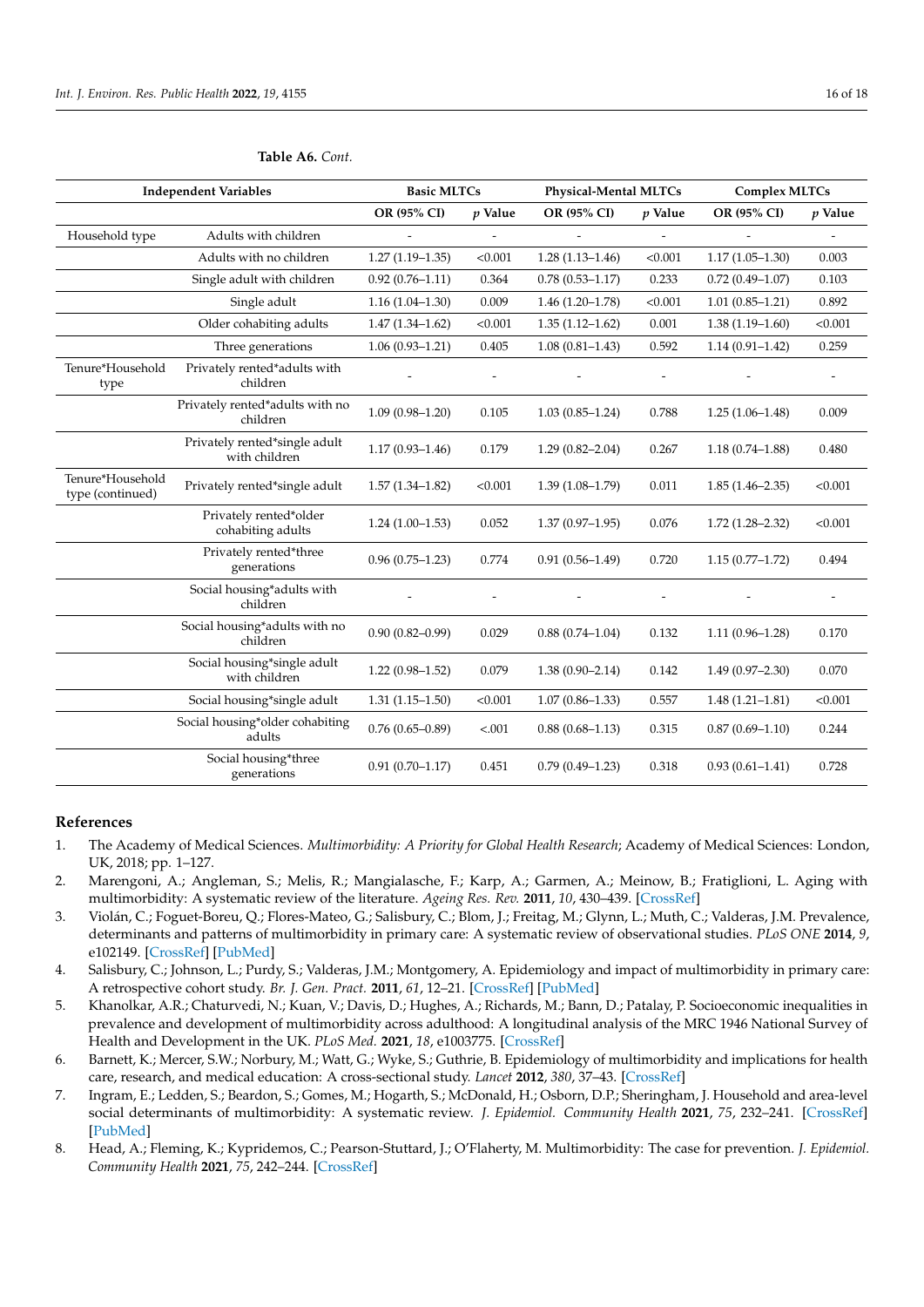- <span id="page-16-0"></span>9. Head, A.; Fleming, K.; Kypridemos, C.; Schofield, P.; Pearson-Stuttard, J.; O'Flaherty, M. I Inequalities in incident and prevalent multimorbidity in England, 2004–2019: A population-based, descriptive study. *Lancet Healthy Longev.* **2021**, *2*, e489–e497. [\[CrossRef\]](http://doi.org/10.1016/S2666-7568(21)00146-X)
- <span id="page-16-1"></span>10. Solar, O.; Irwin, A. *A Conceptual Framework for Action on the Social Determinants of Health*; WHO Document Production Services: Geneva, Switzerland, 2010. [\[CrossRef\]](http://doi.org/10.13016/17cr-aqb9)
- <span id="page-16-2"></span>11. Office for National Statistics. Living longer: Changes in Housing Tenure Over Time 2020. Available online: [https://www.ons.gov.](https://www.ons.gov.uk/releases/livinglongerchangesinhousingtenureovertime) [uk/releases/livinglongerchangesinhousingtenureovertime](https://www.ons.gov.uk/releases/livinglongerchangesinhousingtenureovertime) (accessed on 27 October 2021).
- <span id="page-16-3"></span>12. Office for National Statistics. English Housing Survey 2019 to 2020: Headline Report 2020. Available online: [https://www.gov.](https://www.gov.uk/government/statistics/english-housing-survey-2019-to-2020-headline-report) [uk/government/statistics/english-housing-survey-2019-to-2020-headline-report](https://www.gov.uk/government/statistics/english-housing-survey-2019-to-2020-headline-report) (accessed on 27 October 2021).
- <span id="page-16-4"></span>13. Ellaway, A.; Macintyre, S. Does housing tenure predict health in the UK because it exposes people to different levels of housing related hazards in the home or its surroundings? *Health Place* **1998**, *4*, 141–150. [\[CrossRef\]](http://doi.org/10.1016/S1353-8292(98)00006-9)
- <span id="page-16-6"></span>14. Shaw, M. Housing and public health. *Annu. Rev. Public Health* **2004**, *25*, 397–418. [\[CrossRef\]](http://doi.org/10.1146/annurev.publhealth.25.101802.123036)
- <span id="page-16-5"></span>15. Macintyre, S.; Ellaway, A.; Hiscock, R.; Kearns, A.; Der, G.; McKay, L. What features of the home and the area might help to explain observed relationships between housing tenure and health? Evidence from the west of Scotland. *Health Place* **2003**, *9*, 207–218. [\[CrossRef\]](http://doi.org/10.1016/S1353-8292(02)00040-0)
- <span id="page-16-7"></span>16. Reeves, A.; Clair, A.; McKee, M.; Stuckler, D. Reductions in the United Kingdom's Government Housing Benefit and Symptoms of Depression in Low-Income Households. *Am. J. Epidemiol.* **2016**, *184*, 421–429. [\[CrossRef\]](http://doi.org/10.1093/aje/kww055)
- <span id="page-16-8"></span>17. Clair, A.; Hughes, A. Housing and health: New evidence using biomarker data. *J. Epidemiol. Community Health* **2019**, *73*, 256–262. [\[CrossRef\]](http://doi.org/10.1136/jech-2018-211431) [\[PubMed\]](http://www.ncbi.nlm.nih.gov/pubmed/30642891)
- <span id="page-16-9"></span>18. Shand, J. Towards Integrated Care: Using Linked Data to Explore Health and Social Care Utilisation for Adult Residents of Barking and Dagenham in 2016/17. Ph.D. Thesis, University College London (UCL), London, UK, 2020.
- <span id="page-16-10"></span>19. London Borough of Barking and Dagenham. Joint Strategic Needs Assessment. 2018. Available online: [https://www.lbbd.gov.](https://www.lbbd.gov.uk/joint-strategic-needs-assessment-jsna) [uk/joint-strategic-needs-assessment-jsna](https://www.lbbd.gov.uk/joint-strategic-needs-assessment-jsna) (accessed on 7 November 2019).
- <span id="page-16-11"></span>20. Benchimol, E.I.; Smeeth, L.; Guttmann, A.; Harron, K.; Moher, D.; Petersen, I.; Sørensen, H.T.; von Elm, E.; Langan, S.M.; RECORD Working Committee. The REporting of studies Conducted using Observational Routinely-collected health Data (RECORD) Statement. *PLoS Med.* **2015**, *12*, e1001885. [\[CrossRef\]](http://doi.org/10.1371/journal.pmed.1001885) [\[PubMed\]](http://www.ncbi.nlm.nih.gov/pubmed/26440803)
- <span id="page-16-12"></span>21. Office for National Statistics. Working Age Population. 2020. Available online: [https://www.ethnicity-facts-figures.service.gov.](https://www.ethnicity-facts-figures.service.gov.uk/uk-population-by-ethnicity/demographics/working-age-population/latest) [uk/uk-population-by-ethnicity/demographics/working-age-population/latest](https://www.ethnicity-facts-figures.service.gov.uk/uk-population-by-ethnicity/demographics/working-age-population/latest) (accessed on 21 March 2022).
- <span id="page-16-13"></span>22. Harper, G.; Mayhew, L. Using Administrative Data to Count an Local Applications. *Appl. Spat. Anal. Policy* **2012**, *5*, 97–122. [\[CrossRef\]](http://doi.org/10.1007/s12061-011-9063-y)
- <span id="page-16-14"></span>23. Cambridge C@. Codes Lists Version 1.1—October 2018—Primary Care Unit. 2018. Available online: [https://www.phpc.cam.ac.](https://www.phpc.cam.ac.uk/pcu/cprd_cam/codelists/v11/) [uk/pcu/cprd\\_cam/codelists/v11/](https://www.phpc.cam.ac.uk/pcu/cprd_cam/codelists/v11/) (accessed on 6 November 2019).
- <span id="page-16-15"></span>24. Harrison, C.; Britt, H.; Miller, G.; Henderson, J. Examining different measures of multimorbidity, using a large prospective cross-sectional study in Australian general practice. *BMJ Open* **2014**, *4*, e004694. [\[CrossRef\]](http://doi.org/10.1136/bmjopen-2013-004694) [\[PubMed\]](http://www.ncbi.nlm.nih.gov/pubmed/25015470)
- <span id="page-16-16"></span>25. Office for National Statistics. National Statistics—English Indices of Deprivation 2019. 2019. Available online: [https://www.gov.](https://www.gov.uk/government/statistics/english-indices-of-deprivation-2019) [uk/government/statistics/english-indices-of-deprivation-2019](https://www.gov.uk/government/statistics/english-indices-of-deprivation-2019) (accessed on 13 September 2021).
- <span id="page-16-17"></span>26. Office for National Statistics. Census Geography. 2011. Available online: [https://www.ons.gov.uk/methodology/geography/](https://www.ons.gov.uk/methodology/geography/ukgeographies/censusgeography) [ukgeographies/censusgeography](https://www.ons.gov.uk/methodology/geography/ukgeographies/censusgeography) (accessed on 13 September 2021).
- <span id="page-16-18"></span>27. Bobo, W.V.; Yawn, B.P.; St. Sauver, J.L.; Grossardt, B.R.; Boyd, C.M.; Rocca, W.A. Prevalence of Combined Somatic and Mental Health Multimorbidity: Patterns by Age, Sex, and Race/Ethnicity. *J. Gerontol. A Biol. Sci. Med. Sci.* **2016**, *71*, 1483–1491. [\[CrossRef\]](http://doi.org/10.1093/gerona/glw032)
- 28. Office for National Statistics. Home Ownership—Ethnicity Facts and Figures. 2020. Available online: [https://www.ethnicity](https://www.ethnicity-facts-figures.service.gov.uk/housing/owning-and-renting/home-ownership/latest)[facts-figures.service.gov.uk/housing/owning-and-renting/home-ownership/latest](https://www.ethnicity-facts-figures.service.gov.uk/housing/owning-and-renting/home-ownership/latest) (accessed on 20 September 2021).
- <span id="page-16-19"></span>29. Katikireddi, S.V.; Skivington, K.; Leyland, A.H.; Hunt, K.; Mercer, S.W. The contribution of risk factors to socioeconomic inequalities in multimorbidity across the lifecourse: A longitudinal analysis of the Twenty-07 cohort. *BMC Med.* **2017**, *15*, 152. [\[CrossRef\]](http://doi.org/10.1186/s12916-017-0913-6)
- <span id="page-16-20"></span>30. Bates, D.; Mächler, M.; Bolker, B.; Walker, S. Fitting linear mixed-effects models using lme4. *J. Stat. Softw.* **2015**, *67*, 48. [\[CrossRef\]](http://doi.org/10.18637/jss.v067.i01)
- <span id="page-16-21"></span>31. Doerken, S.; Avalos, M.; Lagarde, E.; Schumacher, M. Penalized logistic regression with low prevalence exposures beyond high dimensional settings. *PLoS ONE* **2019**, *14*, e0217057. [\[CrossRef\]](http://doi.org/10.1371/journal.pone.0217057)
- <span id="page-16-22"></span>32. Johnson-Lawrence, V.; Zajacova, A.; Sneed, R. Education, race/ethnicity, and multimorbidity among adults aged 30–64 in the National Health Interview Survey. *SSM—Popul. Health* **2017**, *3*, 366–372. [\[CrossRef\]](http://doi.org/10.1016/j.ssmph.2017.03.007) [\[PubMed\]](http://www.ncbi.nlm.nih.gov/pubmed/29349230)
- <span id="page-16-23"></span>33. Taylor, A.W.; Price, K.; Gill, T.K.; Adams, R.; Pilkington, R.; Carrangis, N.; Shi, Z.; Wilson, D. Multimorbidity: Not just an older person's issue. Results from an Australian biomedical study. *Soc. Psychiatry Psychiatr. Epidemiol.* **2011**, *46*, 351. [\[CrossRef\]](http://doi.org/10.1007/s00127-010-0309-9)
- <span id="page-16-24"></span>34. Chung, R.Y.; Mercer, S.; Lai, F.T.T.; Yip, B.H.K.; Wong, M.C.S.; Wong, S.Y.S. Socioeconomic determinants of multimorbidity: A population-based household survey of Hong Kong Chinese. *PLoS ONE* **2015**, *10*, e0140040. [\[CrossRef\]](http://doi.org/10.1371/journal.pone.0140040) [\[PubMed\]](http://www.ncbi.nlm.nih.gov/pubmed/26451589)
- <span id="page-16-25"></span>35. Ferry, F.R.; Rosato, M.G.; Curran, E.J.; O'Reilly, D.; Leavey, G. Multimorbidity among persons aged 25–64 years: A populationbased study of social determinants and all-cause mortality. *J. Public Health* **2020**, *44*, e59–e67. [\[CrossRef\]](http://doi.org/10.1093/pubmed/fdaa209) [\[PubMed\]](http://www.ncbi.nlm.nih.gov/pubmed/33348365)
- <span id="page-16-26"></span>36. Ansar, W.; Ghosh, S. C-reactive protein and the biology of disease. *Immunol. Res.* **2013**, *56*, 131–142. [\[CrossRef\]](http://doi.org/10.1007/s12026-013-8384-0) [\[PubMed\]](http://www.ncbi.nlm.nih.gov/pubmed/23371836)
- <span id="page-16-27"></span>37. Hiscock, R.; Kearns, A.; MacIntyre, S.; Ellaway, A. Ontological security and psycho-social benefits from the home: Qualitative evidence on issues of tenure. *Hous. Theory Soc.* **2001**, *18*, 50–66. [\[CrossRef\]](http://doi.org/10.1080/14036090120617)